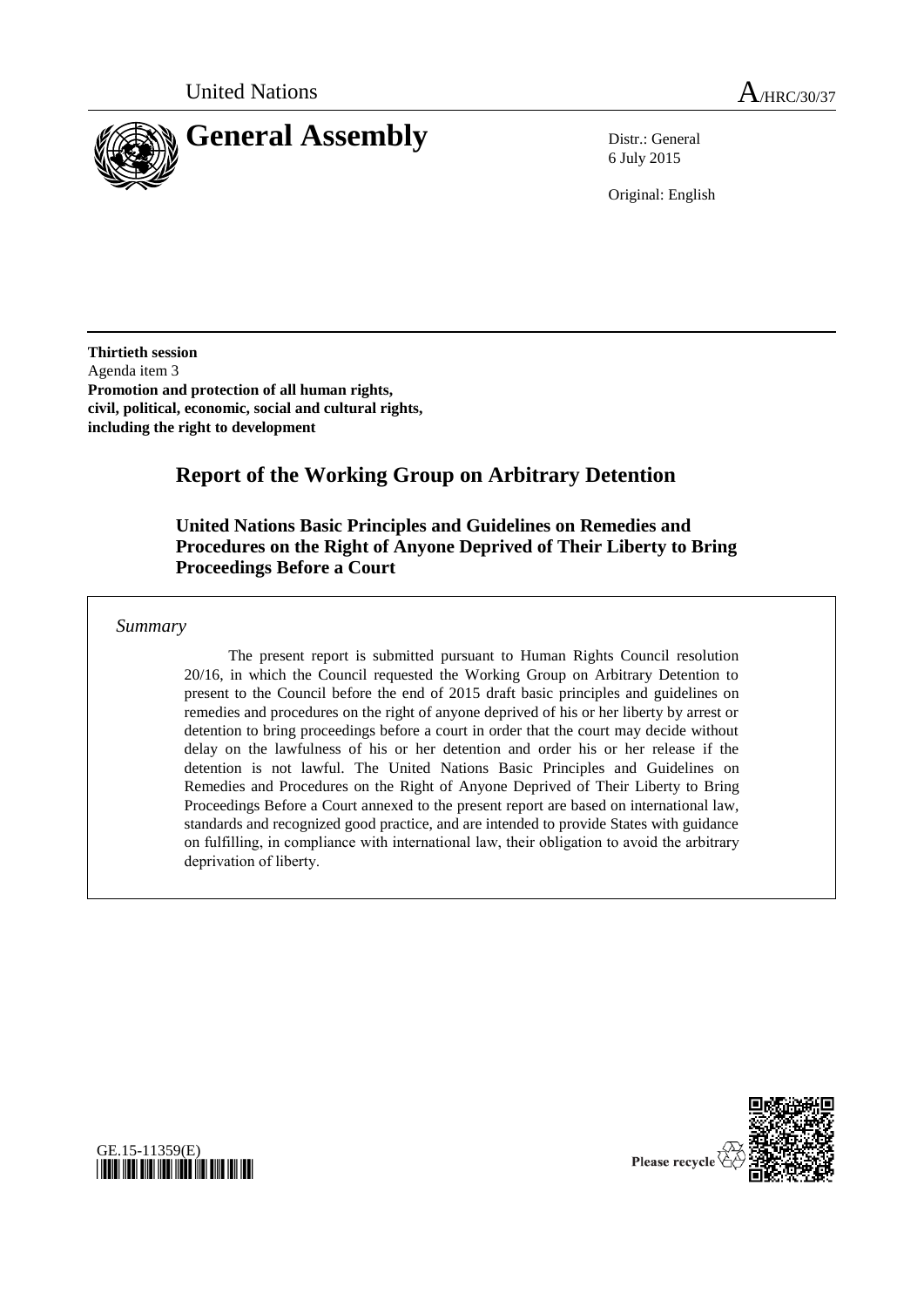1. The right of anyone deprived of his or her liberty to bring proceedings before a court, in order that the court may decide without delay on the lawfulness of his or her detention and obtain appropriate remedies upon a successful challenge, is widely recognized in international and regional human rights instruments, the jurisprudence of the International Court of Justice and of international human rights mechanisms, including in the reports and country visits of treaty bodies and special procedure mandate holders, regional human rights mechanisms, in the domestic law of States and the jurisprudence of national courts.

2. The right to challenge the lawfulness of detention before a court is a self-standing human right, the absence of which constitutes a human rights violation. It is a judicial remedy designed to protect personal freedom and physical integrity against arbitrary arrest, detention, including secret detention, exile, forced disappearance or risk of torture and other cruel, inhuman or degrading treatment or punishment. It is also a means of determining the whereabouts and state of health of detainees and of identifying the authority ordering or carrying out the deprivation of liberty.

3. This judicial remedy is essential to preserve legality in a democratic society. The effective exercise of this fundamental safeguard of personal liberty in all situations of deprivation of liberty, without delay and without exception, resulting in appropriate remedies and reparations, including an entitlement to release upon a successful challenge, must be guaranteed by the State. Numerous international and regional human rights bodies and instruments have articulated a strong position on the non-derogability in any circumstance of the right to bring such proceedings before a court. The Working Group on Arbitrary Detention urges all States to incorporate this position into their national laws. In practice, the absence of inclusive and robust national legal frameworks to ensure the effective exercise of the right to bring proceedings before a court has resulted in a protection gap for persons deprived of their liberty.

4. In this light, the Human Rights Council, in its resolution 20/16, requested the Working Group to present to the Council draft basic principles and guidelines on remedies and procedures on the right of anyone deprived of his or her liberty by arrest or detention to bring proceedings before a court in order that the court may decide without delay on the lawfulness of his or her detention and order his or her release if the detention is not lawful. The Working Group has complied closely with the request of the Council, that it seek the views of States, relevant United Nations agencies, intergovernmental organizations, treaty bodies and, in particular, the Human Rights Committee, other special procedures, national human rights institutions, non-governmental organizations and other stakeholders. In 2013, the Working Group distributed a questionnaire to stakeholders in which it requested details on the right to bring such proceedings in their respective legal framework.

5. The Working Group submitted to the Human Rights Council, at its twenty-seventh session, a thematic report on the international, regional and national legal frameworks on the right to challenge the lawfulness and arbitrariness of detention before court (A/HRC/27/47). In the report, the Working Group documented general practice accepted as law, and further best practices in applying the requirements of international law. States and other stakeholders continued to make submissions up until the final session, when the document was adopted, adding to the materials available to the Working Group.

6. On 1 and 2 September 2014, the Working Group convened a global consultation in Geneva to bring together experts to elaborate on the scope and content of the right to bring proceedings before a court and to receive without delay appropriate remedies, and to allow stakeholders to contribute to the development of the Basic Principles and Guidelines (see annex). The background paper drew on the thematic report submitted to the Council (A/HRC/27/47) to set out the substantive and procedural obligations of States to ensure the meaningful exercise of the right to bring proceedings before a court and current State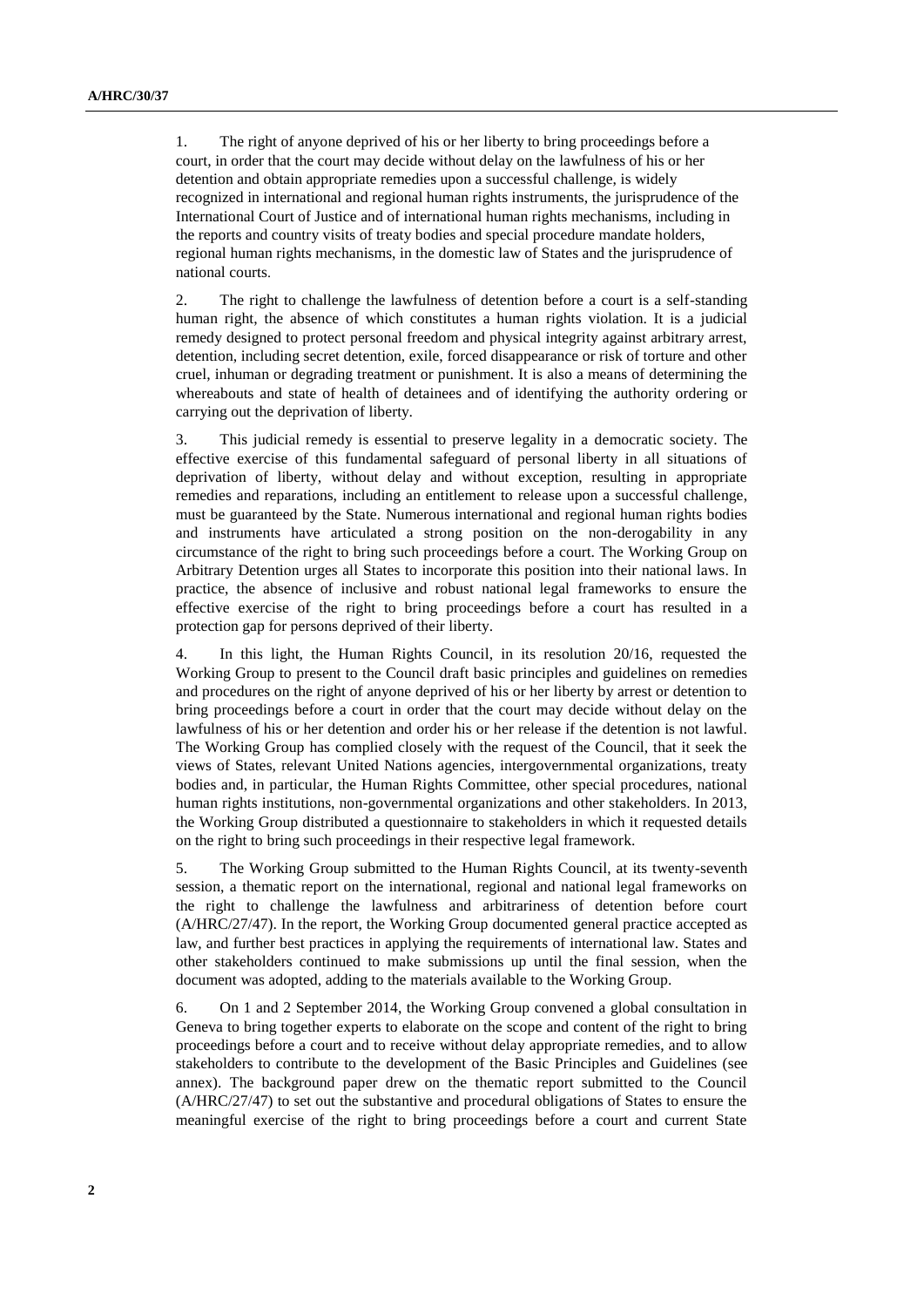practice in implementing each of the obligations, highlighting several examples of good practice.

7. The Basic Principles and Guidelines, drawn from international standards and recognized good practice, are aimed at providing States with guidance on the fundamental principles on which the laws and procedures regulating the right to bring proceedings before a court should be based, and on the elements required for its effective exercise.

8. In the present Basic Principles and Guidelines, the terms "everyone", "anyone" or "any person" denote every human being without discrimination based on race, colour, sex, property, birth, age, national, ethnic or social origin, language, religion, economic condition, political or other opinion, sexual orientation or gender identity, disability or other status, and any ground that aims at or may result in undermining the enjoyment of human rights on a basis of equality. It includes, but is not limited to, girls and boys, soldiers, persons with disabilities, including psychosocial and intellectual disabilities, lesbian, gay, bisexual, transgender and intersex persons, non-nationals, including migrants regardless of their migration status, refugees and asylum seekers, internally displaced persons, stateless persons and trafficked persons and persons at risk of being trafficked, persons accused or convicted of a crime, persons who have or are suspected to have engaged in the preparation, commission or instigation of acts of terrorism, drug users, persons with dementia, human rights defenders and activists, older persons, persons living with HIV/AIDS and other serious communicable or chronic diseases, indigenous peoples, sex workers and minorities based on national or ethnic, cultural, religious and linguistic identity.

9. Deprivation of personal liberty is without free consent. For the purposes of the present Basic Principles and Guidelines, the term "deprivation of liberty" covers the period from the initial moment of apprehension until arrest, pretrial and post-trial detention periods. This includes placing individuals in temporary custody in protective detention or in international or transit zones in stations, ports and airports, house arrest, rehabilitation through labour, retention in recognized and non-recognized centres for non-nationals, including migrants regardless of their migration status, refugees and asylum seekers, and internally displaced persons, gathering centres, hospitals, psychiatric or other medical facilities or any other facilities where they remain under constant surveillance, given that may not only amount to restrictions to personal freedom of movement but also constitute the de facto deprivation of liberty. It also includes detention during armed conflicts and emergency situations, administrative detention for security reasons, and the detention of individuals considered civilian internees under international humanitarian law.

10. In the present Basic Principles and Guidelines, deprivation of liberty is regarded as "arbitrary" in the following cases:

(a) When it is clearly impossible to invoke any legal basis to justify the deprivation of liberty (such as when a person is kept in detention after the completion of his or her sentence, or despite an amnesty law applicable to the detainee, or when a person detained as a prisoner of war, is kept in detention after the cessation of effective hostilities);

(b) When the deprivation of liberty results from the exercise of the rights or freedoms guaranteed by articles 7, 13, 14, 18, 19, 20 and 21 of the Universal Declaration of Human Rights and, insofar as States parties are concerned, by articles 12, 18, 19, 21, 22, 25, 26 and 27 of the International Covenant on Civil and Political Rights;

(c) When the total or partial non-observance of the international norms relating to the right to a fair trial, established in the Universal Declaration of Human Rights and in the relevant international instruments accepted by the State concerned, is of such gravity as to give the deprivation of liberty an arbitrary character;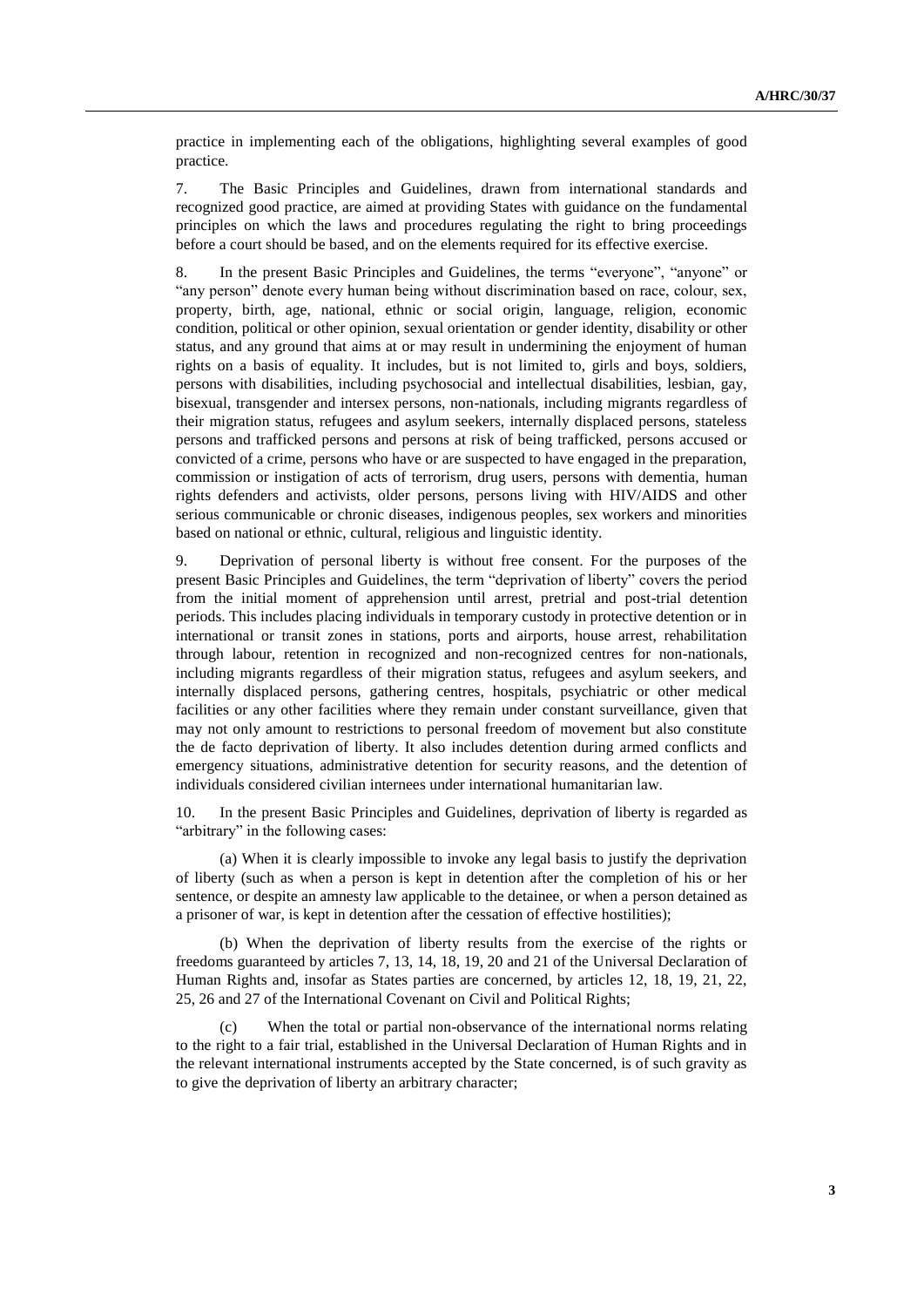(d) When asylum seekers, immigrants or refugees are subjected to prolonged administrative custody without the possibility of administrative or judicial review or remedy;

(e) When the deprivation of liberty constitutes a violation of international law for reasons of discrimination based on birth, national, ethnic or social origin, language, religion, economic condition, political or other opinion, gender, sexual orientation, disability or other status, and which is aimed at or may result in ignoring the equality of human rights.

11. In deliberation No. 9 concerning the definition and scope of arbitrary deprivation of liberty under customary international law (see A/HRC/22/44, paras. 37-75), the Working Group restated its constant jurisprudence on the prohibition of all forms of arbitrary deprivation of liberty, and demonstrated that it is general practice accepted as law, constituting customary international law and a peremptory norm (*jus cogens*). In its annual report for 2013 (A/HRC/27/48), the Working Group restated that the prohibition of arbitrariness in the deprivation of liberty requires a strict review of the lawfulness, necessity and proportionality of any measure depriving anyone of their liberty; this standard of review is applicable at all stages of legal proceedings. In the interactive dialogue held at the twenty-second session of the Council, States gave general support for the conclusions of the deliberation. The present Basic Principles and Guidelines adopt the criteria laid out by the International Court of Justice in its judgement of 20 July 2012 concerning Questions relating to the Obligation to Prosecute or Extradite (*Belgium v. Senegal*) when confirming the status of the prohibition of torture as a peremptory norm (*jus cogens*). The prohibition of arbitrary detention is supported by the widespread international practice and on the *opinio juris* of States. It appears in numerous international instruments of universal application and has been introduced into the domestic law of almost all States. Lastly, arbitrary detention is regularly denounced within national and international forums.

12. For the purposes of the present Basic Principles and Guidelines, deprivation of liberty is regarded as "unlawful" when it is not on such grounds and in accordance with procedures established by law. It refers to both detention that violates domestic law and detention that is incompatible with the Universal Declaration of Human Rights, general principles of international law, customary international law, international humanitarian law, as well as with the relevant international human rights instruments accepted by the States concerned. It also includes detention that may have been lawful at its inception but has become unlawful because the individual has served the entire sentence of imprisonment, following the expiry of the period for which the person was remanded into custody or because the circumstances that initially justified the detention have changed.

13. States employ different models to regulate the exercise of the right to bring proceedings before a court to challenge the arbitrariness and lawfulness of detention and to obtain appropriate remedies without delay. Although no specific model is endorsed in the principles and guidelines, States are encouraged to guarantee this right in law and in practice.

14. The Basic Principles and Guidelines are based on the recognition that States should take a series of measures to establish and/or to reinforce the procedural safeguards provided to persons deprived of their liberty.

15. The Working Group recalls the Preamble to the Charter of the United Nations, which refers to the determination of the peoples of the United Nations "to establish conditions under which justice and respect for the obligations arising from treaties and other sources of international law can be maintained". One of the purposes of the United Nations is "to maintain international peace and security" and, to that end, "to take effective collective measures for the prevention and removal of threats to the peace, and for the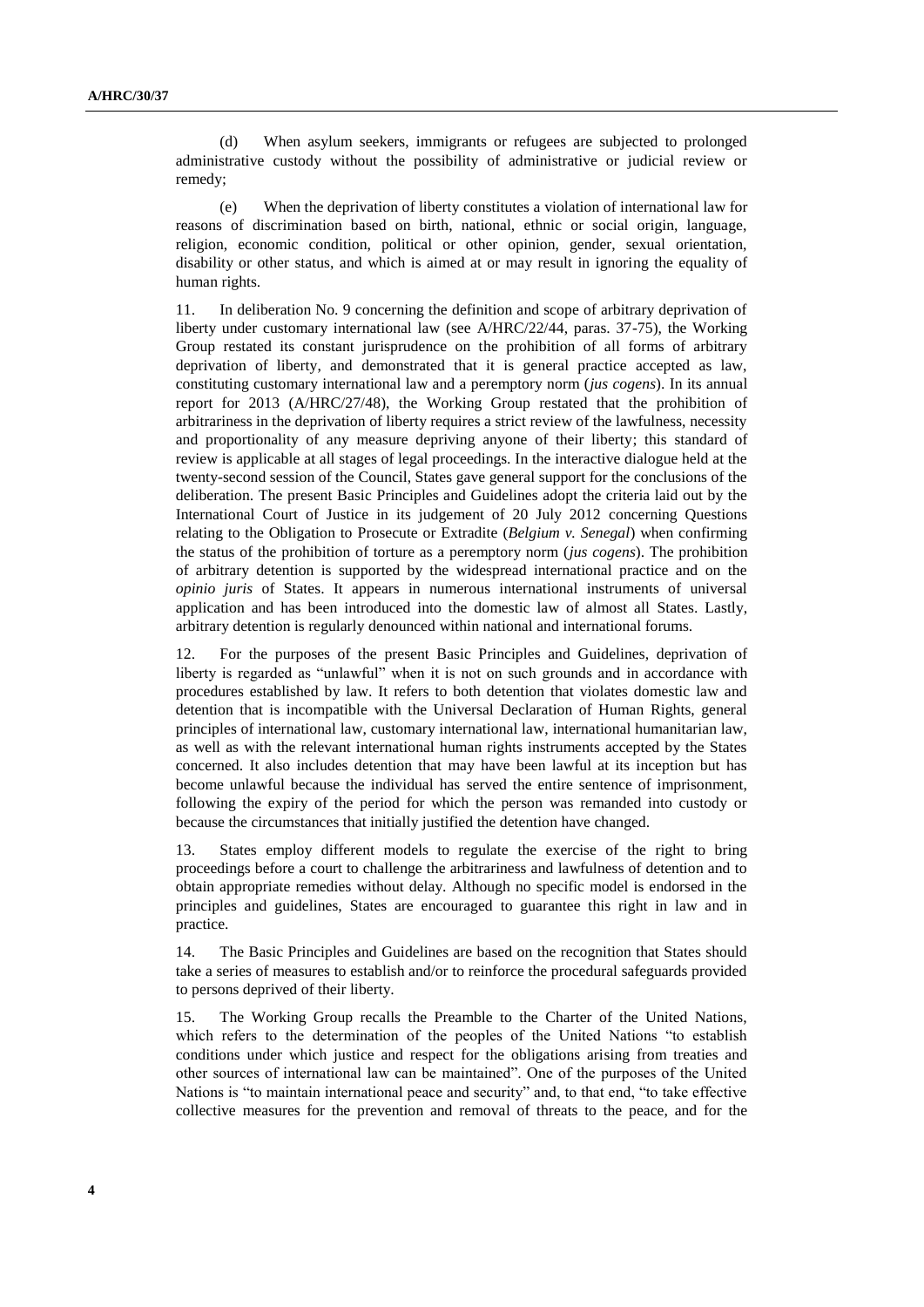suppression of acts of aggression or other breaches of the peace, and to bring about by peaceful means, and in conformity with the principles of justice and international law, adjustment or settlement of international disputes or situations which might lead to a breach of the peace". Furthermore, according to Article 2 of the Charter, "all Members shall give the United Nations every assistance in any action it takes in accordance with the present Charter". The Working Group recalls the reaffirmation in numerous Security Council resolutions, including in resolution 2170 (2014), of the duty of Member States to comply with all their obligations under international law, in particular international human rights, refugee and international humanitarian law, underscoring also that effective counterterrorism measures and respect for human rights, fundamental freedoms and the rule of law are complementary and mutually reinforcing.

16. Recognizing that certain groups are more vulnerable when deprived of their liberty, the Basic Principles and Guidelines provide specific provisions for women and girls, children, persons with disabilities and non-nationals, including migrants regardless of their migration status, refugees, asylum seekers and stateless persons.

17. The scope of the Basic Principles and Guidelines is distinct from the right of anyone arrested or detained on a criminal charge to be brought promptly before a judge or other judicial authority and tried within a reasonable time or be released.

18. Nothing in the present Basic Principles and Guidelines should be interpreted as providing a lesser degree of protection than that provided under existing national laws and regulations and international and regional human rights conventions or covenants applicable to the liberty and security of person.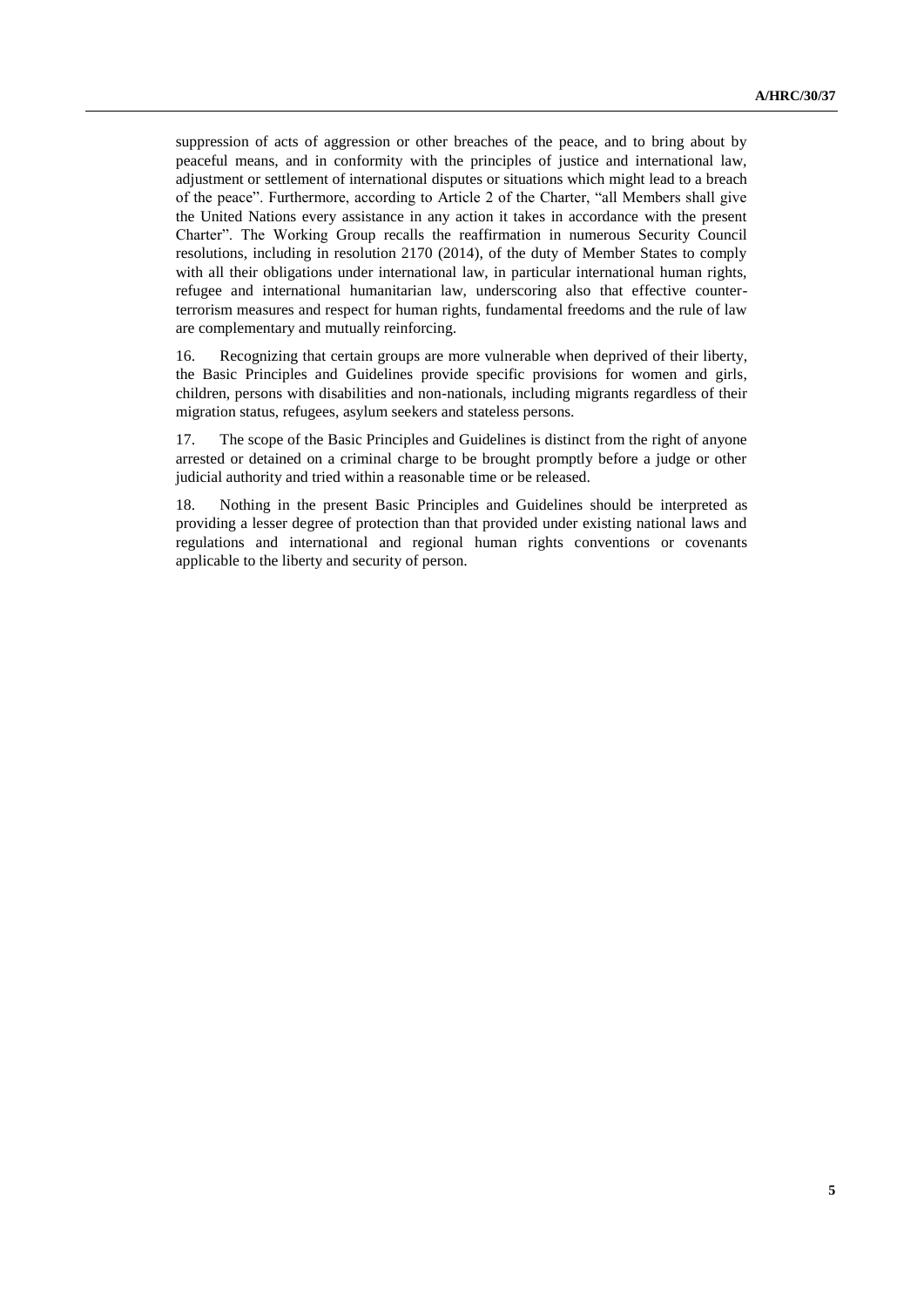# **Annex**

# **Basic Principles and Guidelines on Remedies and Procedures on the Right of Persons Deprived of Their Liberty to Bring Proceedings Before a Court**

# **I. Principles**

### **Principle 1**

#### **Right to be free from arbitrary or unlawful deprivation of liberty**

Recognizing that everyone has the right to be free from arbitrary or unlawful deprivation of liberty, everyone is guaranteed the right to take proceedings before a court in order that that court may decide on the arbitrariness or lawfulness of the detention, and to obtain without delay appropriate and accessible remedies.

#### **Principle 2**

#### **Responsibilities of the State and others**

2. National legal systems at the highest possible level, including, where applicable, in the Constitution, must guarantee the right to take proceedings before a court to challenge the arbitrariness and lawfulness of detention and to receive without delay appropriate and accessible remedies. A comprehensive set of applicable procedures shall be enacted to ensure that the right is accessible and effective, including the provision of procedural and reasonable accommodation, for all persons in all situations of deprivation of liberty. The human and financial resources necessary shall be allocated to the administration of the justice system. The right to bring such proceedings before a court must also be protected in private relationships such that the duties apply to international organizations and, under certain circumstances, to non-State actors.

### **Principle 3 Scope of application**

3. Any individual who is deprived of liberty in any situation by or on behalf of a governmental authority at any level, including detention by non-State actors that is authorized by domestic law, has the right to take proceedings before a court in the State's jurisdiction to challenge the arbitrariness and lawfulness of his or her deprivation of liberty and to receive without delay appropriate and accessible remedies. Exerting authority over any form of detention will constitute the effective control over the detention and make the detainee subject to the State's jurisdiction. Involvement in detention will give the State the duty to ensure the detainee's right to bring proceedings before a court.

### **Principle 4 Non-derogability**

4. The right to bring proceedings before a court to challenge the arbitrariness and lawfulness of detention and to obtain without delay appropriate and accessible remedies is not derogable under international law.

5. The right is not to be suspended, rendered impracticable, restricted or abolished under any circumstances, even in times of war, armed conflict or public emergency that threatens the life of the nation and the existence of which is officially proclaimed.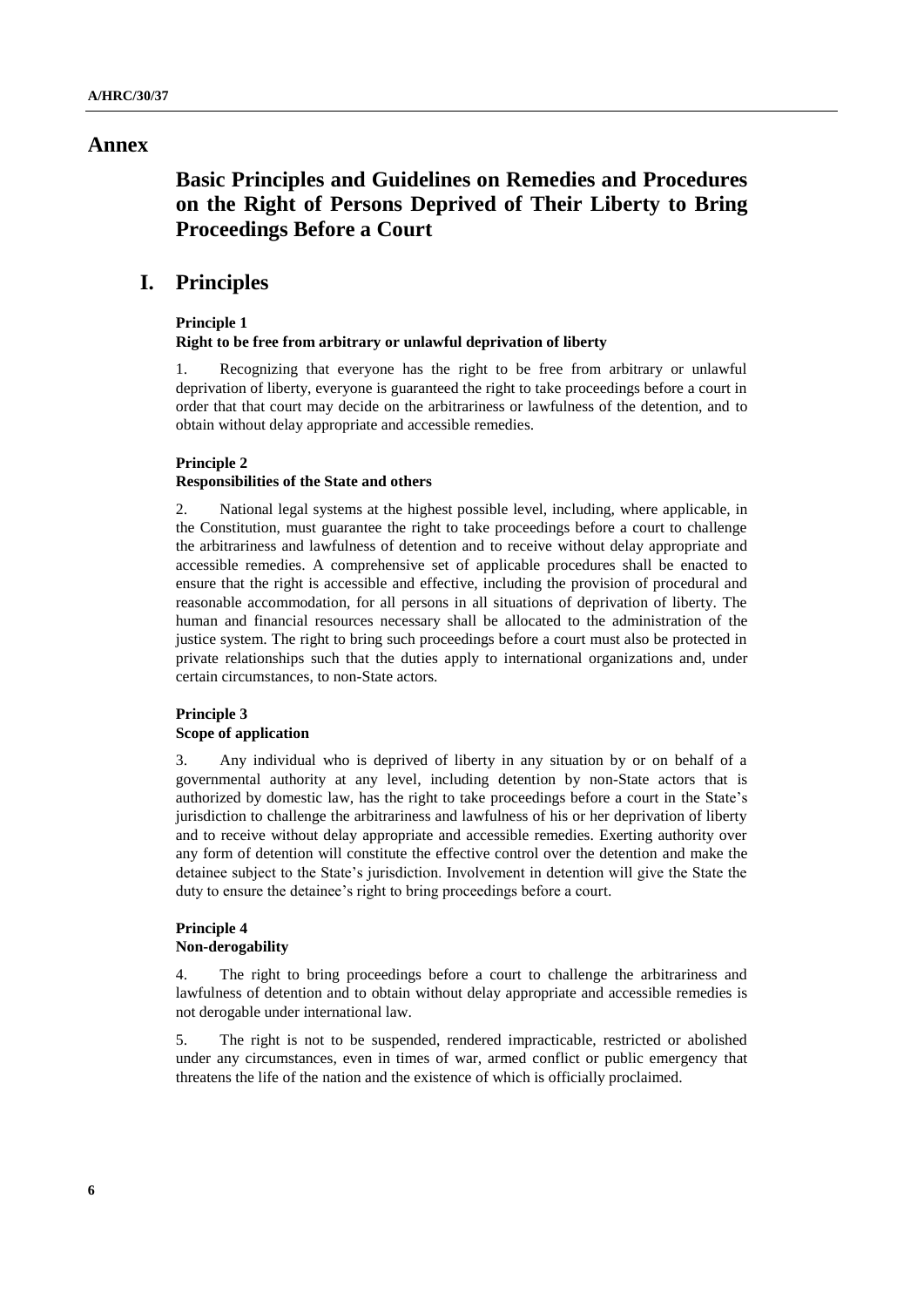6. The international law review of measures to accommodate practical constraints in the application of some procedural elements of the right to bring proceedings will depend upon the character, intensity, pervasiveness and particular context of the emergency and upon the corresponding proportionality and reasonableness of the derogation. Such measures must not, in their adoption, represent any abuse of power nor have the effect of negating the existence of the right to bring such proceedings before a court.

7. Any such practical measures in the application of the right to bring proceedings before a court to challenge the detention are permitted only to the extent and for the period of time strictly required by the exigencies of the situation, provided that such measures are consistent with the State's other obligations under international law, including provisions of international humanitarian law relating to the deprivation of liberty, and are nondiscriminatory.

### **Principle 5 Non-discrimination**

8. The right to bring proceedings before a court to challenge the arbitrariness and lawfulness of detention and to receive without delay appropriate and accessible remedies may be exercised by anyone regardless of race, colour, sex, property, birth, age, national, ethnic or social origin, language, religion, economic condition, political or other opinion, sexual orientation or gender identity, asylum seekingor migration status, or disability or any other status.

### **Principle 6**

#### **The court as reviewing body**

9. A court shall review the arbitrariness and lawfulness of the deprivation of liberty. It shall be established by law and bear the full characteristics of a competent, independent and impartial judicial authority capable of exercising recognizable judicial powers, including the power to order immediate release if the detention is found to be arbitrary or unlawful.

### **Principle 7 Right to be informed**

10. Persons deprived of their liberty shall be informed about their rights and obligations under law through appropriate and accessible means. Among other procedural safeguards, this includes the right to be informed, in a language and a means, mode or format that the detainee understands, of the reasons justifying the deprivation of liberty, the possible judicial avenue to challenge the arbitrariness and lawfulness of the deprivation of liberty and the right to bring proceedings before the court and to obtain without delay appropriate and accessible remedies.

# **Principle 8**

### **Time frame for bringing proceedings before a court**

11. The right to bring proceedings before a court without delay to challenge the arbitrariness and lawfulness of the deprivation of liberty and to obtain without delay appropriate and accessible remedies applies from the moment of apprehension and ends with the release of the detainee or the final judgement, depending on the circumstances. The right to claim remedies after release may not be rendered ineffective by any statute of limitations.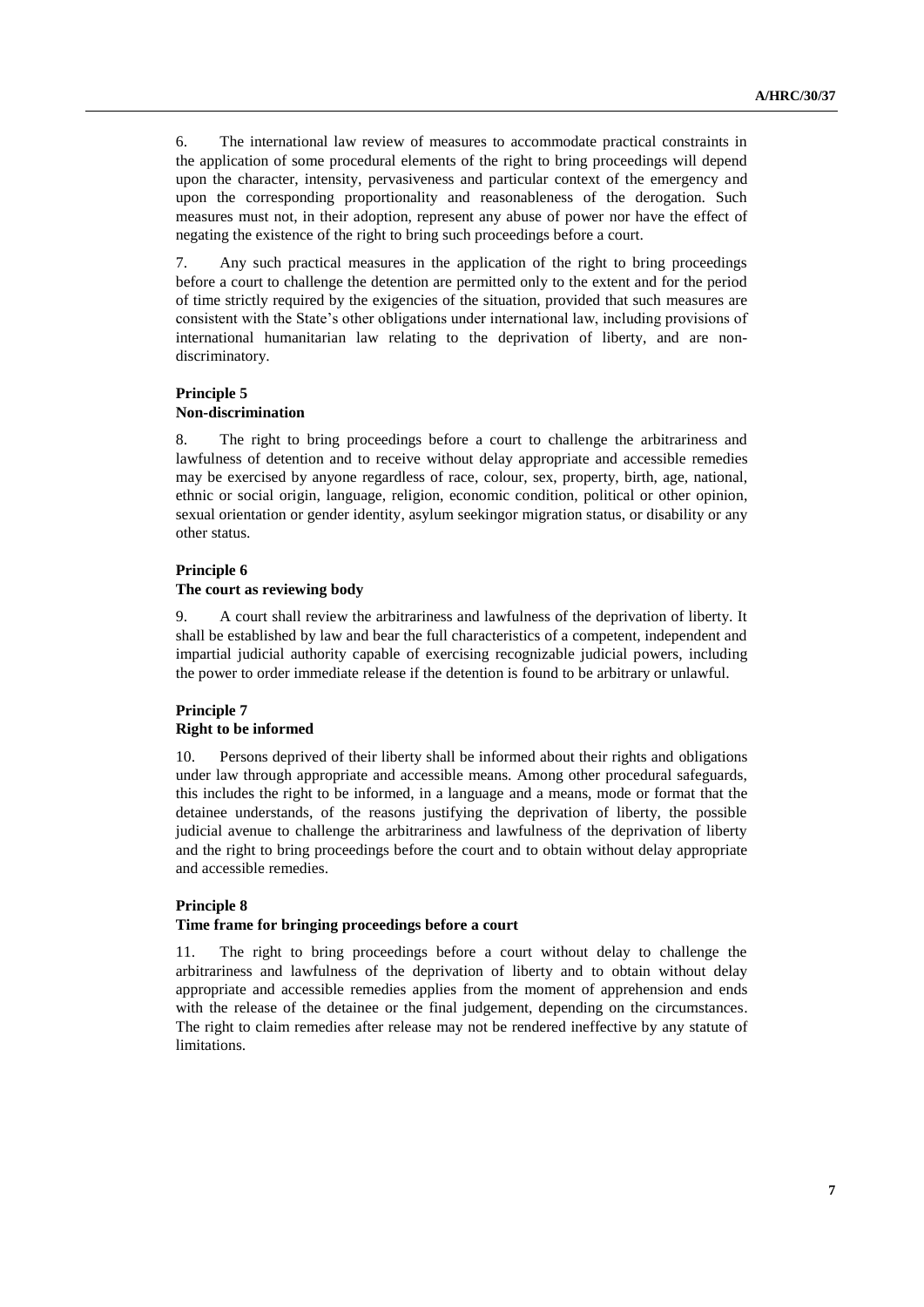#### **Principle 9**

### **Assistance by legal counsel and access to legal aid**

12. Persons deprived of their liberty shall have the right to legal assistance by counsel of their choice, at any time during their detention, including immediately after the moment of apprehension. Upon apprehension, all persons shall be promptly informed of this right.

13. Assistance by legal counsel in the proceedings shall be at no cost for a detained person without adequate means or for the individual bringing proceedings before a court on the detainee's behalf. In such cases, effective legal aid shall be provided promptly at all stages of the deprivation of liberty; this includes, but is not limited to, the detainee's unhindered access to legal counsel provided by the legal aid regime.

14. Persons deprived of their liberty shall be accorded adequate time and facilities to prepare their case, including through disclosure of information in accordance with the present Basic Principles and Guidelines, and to freely communicate with legal counsel of their choice.

15. Legal counsel shall be able to carry out their functions effectively and independently, free from fear of reprisal, interference, intimidation, hindrance or harassment. Authorities shall respect the privacy and confidentiality of legal counseldetainee communications.

#### **Principle 10**

#### **Persons able to bring proceedings before a court**

16. Procedures shall allow anyone to bring proceedings before a court to challenge the arbitrariness and lawfulness of the deprivation of liberty and to obtain without delay appropriate and accessible remedies, including the detainee, his or her legal representative, family members or other interested parties, whether or not they have proof of the consent of the detainee.

17. No restrictions may be imposed on the detainee's ability to contact his or her legal representative, family members or other interested parties.

#### **Principle 11**

### **Appearance of the detainee before the court**

18. The court should guarantee the physical presence of the detainee before it, especially for the first hearing of the challenge to the arbitrariness and lawfulness of the deprivation of liberty and every time that the person deprived of liberty requests to appear physically before the court.

#### **Principle 12 Equality before the courts**

19. The proceedings shall be fair and effective in practice, and the parties to the proceedings in question shall be ensured the right to equal access to present their full case, and equality of arms, and be treated without any discrimination before the courts.

20. Every individual deprived of liberty shall be guaranteed the right to have access to all material related to the detention or presented to the court by State authorities to preserve the equality of arms. The requirement that the same procedural rights be provided to all parties is subject only to distinctions that are based on the law and can be justified on objective, reasonable grounds not entailing actual disadvantage or other unfairness to the detained person.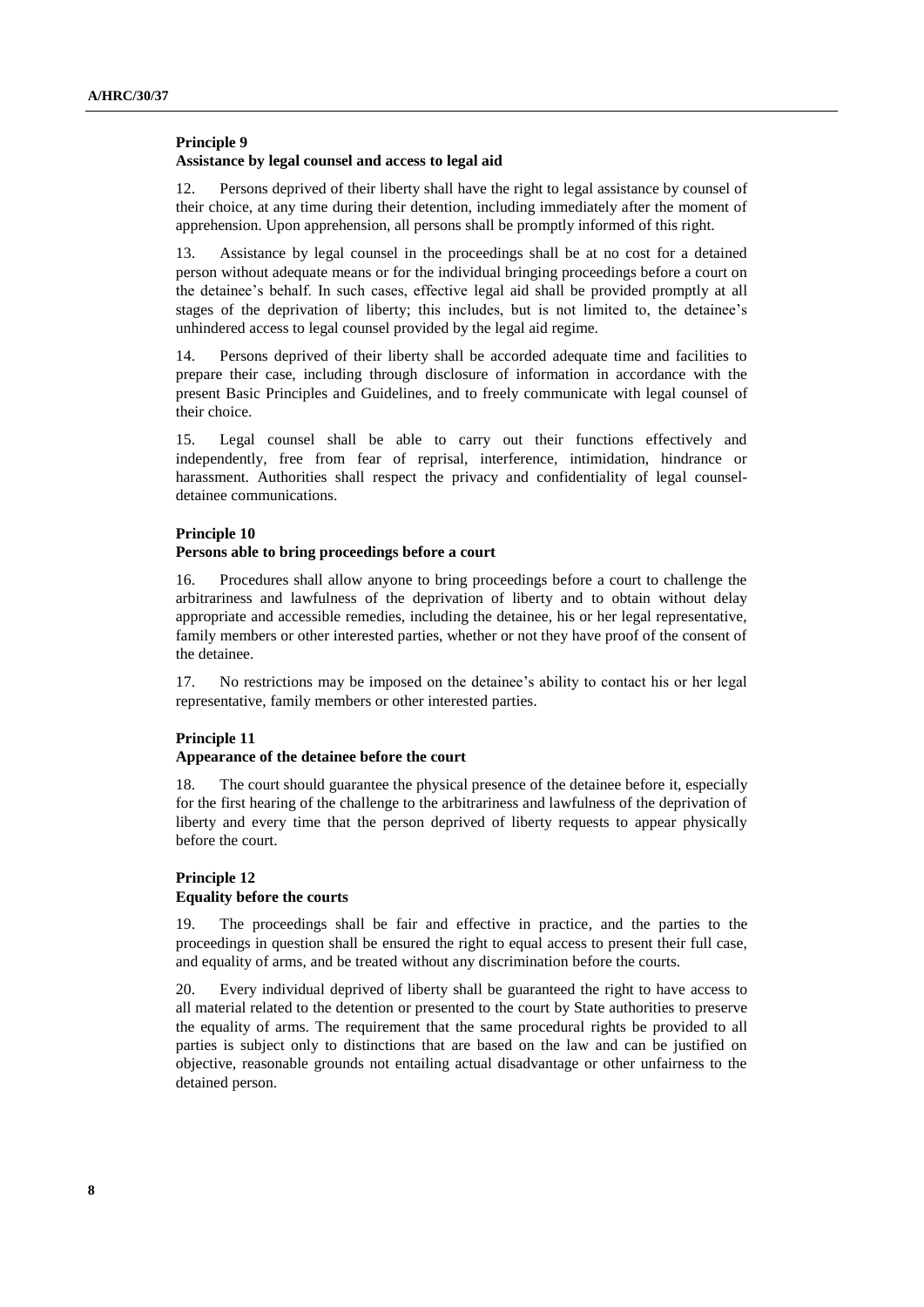### **Principle 13 Burden of proof**

21. In every instance of detention, the burden of establishing the legal basis and the reasonableness, necessity and proportionality of the detention lies with the authorities responsible for the detention.

## **Principle 14 Standard of review**

22. No restriction may be imposed on the court's authority to review the factual and legal basis of the arbitrariness and lawfulness of the deprivation of liberty.

23. The court shall consider all available evidence that has a bearing on the arbitrariness and lawfulness of detention, namely, the grounds justifying the detention, and its necessity and proportionality to the aim sought in view of the individual circumstances of the detainee, and not merely its reasonableness or other lower standards of review.

24. In order to determine that a case of deprivation of liberty is non-arbitrary and lawful, the court shall be satisfied that the detention was carried out on grounds and according to procedures prescribed by national law and that are in accordance with international standards, and that, in particular, it was and remains non-arbitrary and lawful under both national and international law.

# **Principle 15 Remedies and reparations**

25. Any person arbitrarily or unlawfully detained is guaranteed access to effective remedies and reparations capable of providing restitution, compensation, rehabilitation, satisfaction and guarantees of non-repetition. Reparations should be adequate, effective and prompt. States shall undertake prompt, effective and impartial investigations wherever there is reasonable ground to believe that detention has been arbitrary. The duty applies in any territory under a State's jurisdiction or wherever the State exercises effective control, or otherwise as the result of its actions or omissions of its servants. The right to reparation cannot be rendered ineffective by amnesties, immunities, statutes of limitations or other defence of the State.

26. Where a court determines that the deprivation of liberty is arbitrary or unlawful, it shall order a conditional or unconditional release from detention. Relevant authorities shall give immediate effect to any order for release.

### **Principle 16**

## **Exercise of the right to bring proceedings before a court in situations of armed conflict, public danger or other emergency threatening the independence or security of a State**

27. All detained persons in a situation of armed conflict as properly characterized under international humanitarian law, or in other circumstances of public danger or other emergency that threatens the independence or security of a State, are guaranteed the exercise of the right to bring proceedings before a court to challenge the arbitrariness and lawfulness of the deprivation of liberty and to receive without delay appropriate and accessible remedies. This right and corresponding procedural guarantees complement and mutually strengthen the rules of international humanitarian law.

28. Domestic legislative frameworks should not allow for any restriction on the safeguards of persons deprived of their liberty concerning the right to bring proceedings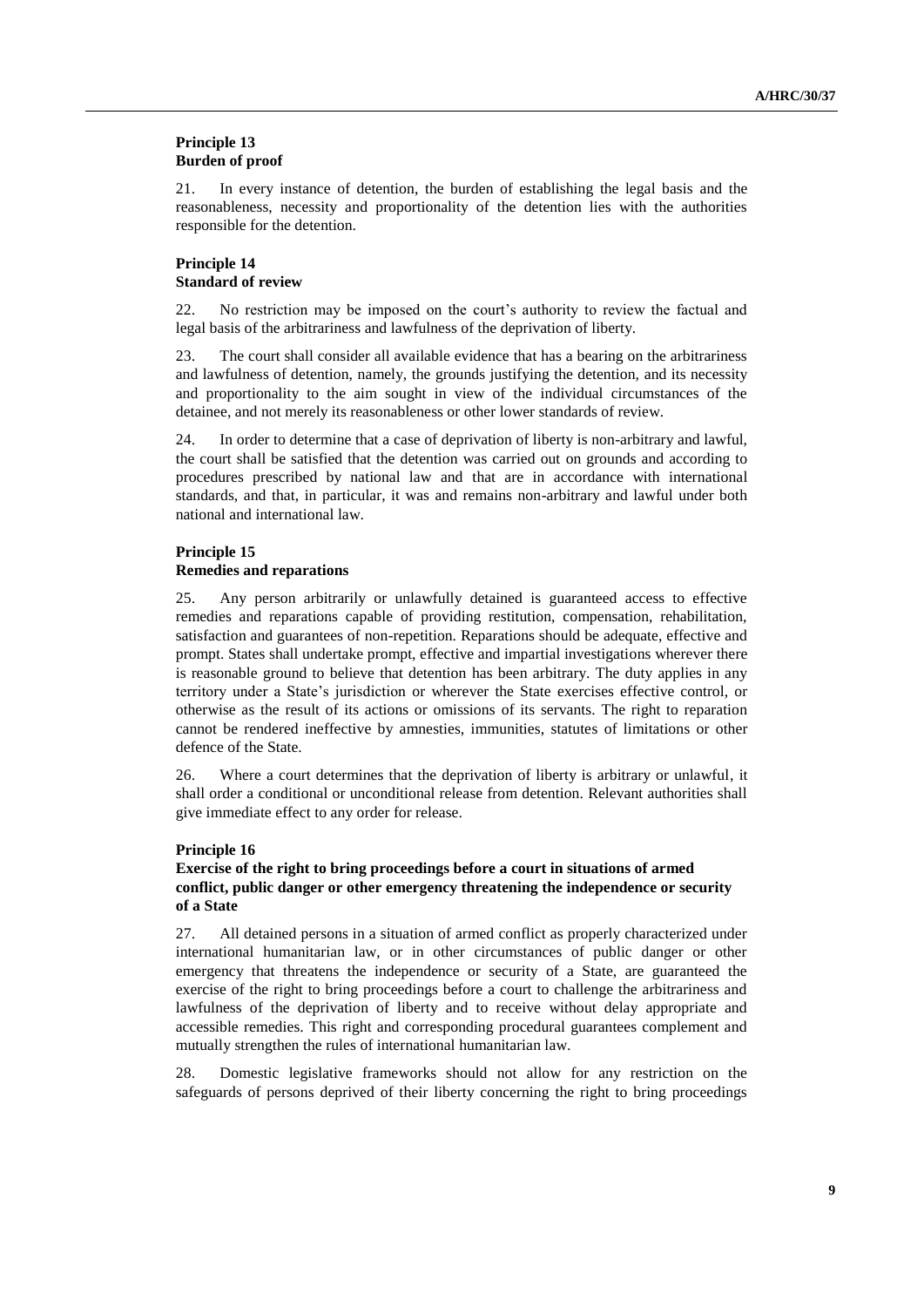before a court under counter-terrorism measures, emergency legislation or drug-related policies.

29. A State that detains a person in a situation of armed conflict as properly characterized under international humanitarian law, or in other circumstances of public danger or other emergency that threatens the independence or security of a State, has by definition that person within its effective control, and thus within its jurisdiction, and shall therefore guarantee the exercise of the right of the detainee to bring proceedings before a court to challenge the arbitrariness or lawfulness of the deprivation of liberty and to receive without delay appropriate and accessible remedies. Reconsideration, appeal or periodic review of decisions to intern or place in assigned residence alien civilians in the territory of a party to an international armed conflict, or civilians in an occupied territory, shall comply with the present Basic Principles and Guidelines, including Basic Principle 6 on the court as reviewing body.

30. Prisoners of war should be entitled to bring proceedings before a court to challenge the arbitrariness and lawfulness of the deprivation of liberty and to receive without delay appropriate and accessible remedies, where the detainee (a) challenges his or her status as a prisoner of war; (b) claims to be entitled to repatriation or transfer to a neutral State if seriously injured or ill; or (c) claims not to have been released or repatriated without delay following the cessation of active hostilities.

31. Administrative detention or internment in the context of a non-international armed conflict may only be permitted in times of public emergency threatening the life of the nation and the existence of which is officially proclaimed. Any consequent deviation from procedural elements of the right to bring proceedings before a court to challenge the arbitrariness and lawfulness of the deprivation of liberty and to receive without delay appropriate and accessible remedies must be in conformity with the present Basic Principles and Guidelines, including on the principles of non-derogability, the right to be informed and the court as reviewing body, and the guidelines on equality of arms and burden of proof.

32. During armed conflict, the deprivation of the liberty of children must only be a measure of last resort and for the shortest period of time. Basic legal safeguards must be provided in all circumstances, including for children deprived of liberty for their protection or rehabilitation, particularly if detained by military or security services. Safeguards include the right to legal assistance and a periodic review of the legality of the deprivation of their liberty by a court. The child has the right to have the deprivation of liberty acknowledged by the authorities and to communicate with relatives and friends.

#### **Principle 17**

### **Specific obligations to guarantee access to the right to bring proceedings before a court**

33. The adoption of specific measures are required under international law to ensure meaningful access to the right to bring proceedings before a court to challenge the arbitrariness and lawfulness of detention and to receive without delay appropriate and accessible remedies by certain groups of detainees. This includes – but is not limited to children – women (in particular pregnant and breastfeeding women), older persons, persons detained in solitary confinement or other forms of incommunicado detention of restricted regimes of confinement, persons with disabilities, including psychosocial and intellectual disabilities, persons living with HIV/AIDS and other serious communicable or contagious diseases, persons with dementia, drug users, indigenous persons, sex workers, lesbian, gay, bisexual, transgender and intersex persons, minorities as based on national or ethnic, cultural, religious or linguistic identity, non-nationals, including migrants regardless of their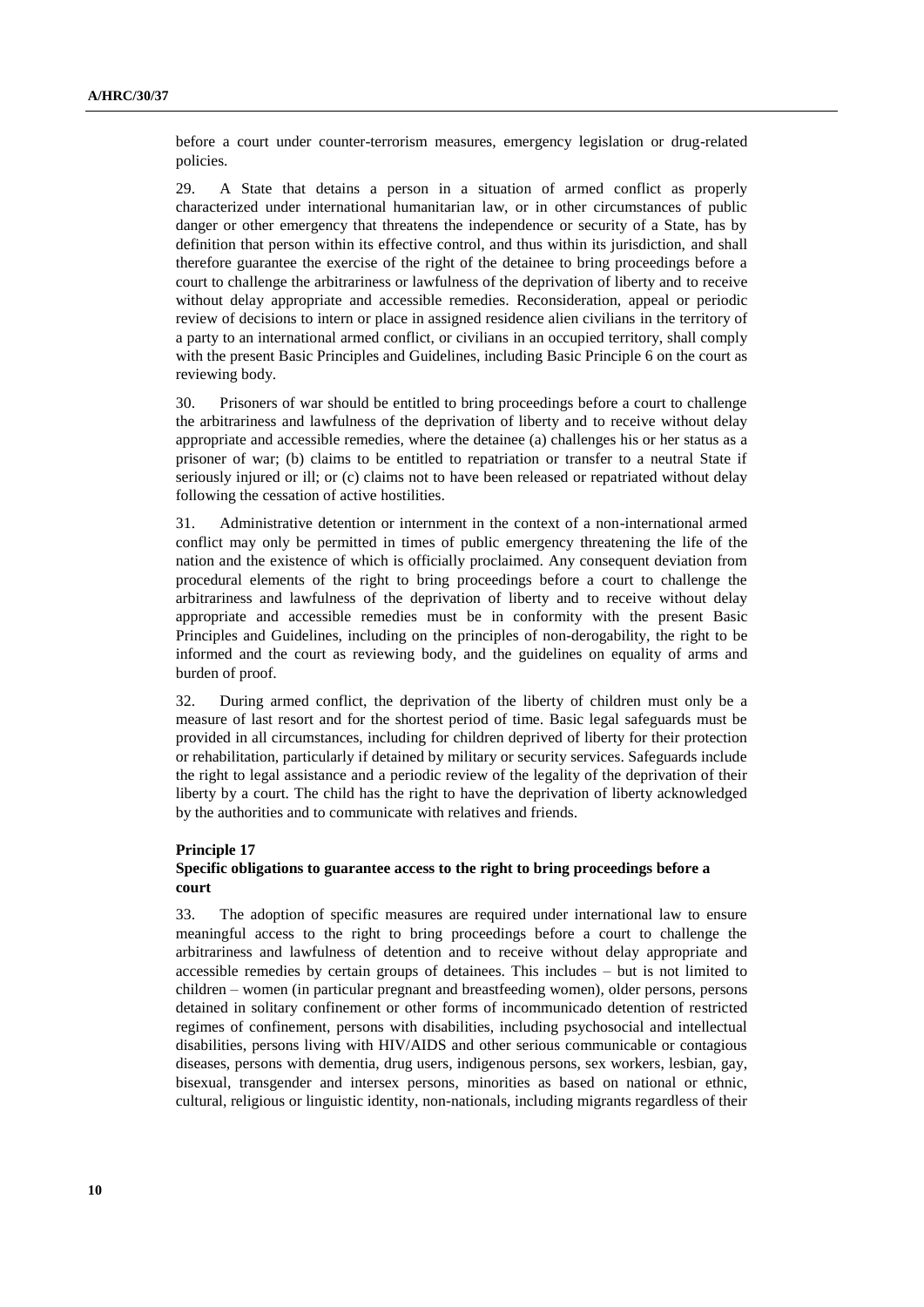migration status, asylum seekers and refugees, internally displaced persons, stateless persons and trafficked persons or persons at risk of being trafficked.

### **Principle 18 Specific measures for children**

34. Children may only be deprived of their liberty as a measure of last resort and for the shortest possible period of time. The right of the child to have his or her best interests taken as a primary consideration shall be paramount in any decision-making and action taken in relation to children deprived of their liberty.

35. The exercise of the right to challenge the arbitrariness and lawfulness of the detention of children shall be prioritized and accessible, age-appropriate, multidisciplinary, effective and responsive to the specific legal and social needs of children.

36. The authorities overseeing the detention of children shall *ex officio* request courts to review the arbitrariness and lawfulness of their detention. This does not exclude the right of any child deprived of his or her liberty to bring such proceedings before a court in his or her own name or, if it is in his or her best interests, through a representative or an appropriate body.

### **Principle 19**

#### **Specific measures for women and girls**

37. Appropriate and tailored measures shall be taken into account in the provision of accessibility and reasonable accommodation to ensure the ability of women and girls to exercise their right to bring proceedings before a court to challenge the arbitrariness and lawfulness of detention and to receive without delay appropriate and accessible remedies. This includes introducing an active policy of incorporating a gender equality perspective into all policies, laws, procedures, programmes and practices relating to the deprivation of liberty to ensure equal and fair access to justice.

### **Principle 20**

### **Specific measures for persons with disabilities**

38. Courts, while reviewing the arbitrariness and lawfulness of the deprivation of liberty of persons with disabilities, shall comply with the State's obligation to prohibit involuntary committal or internment on the grounds of the existence of an impairment or perceived impairment, particularly on the basis of psychosocial or intellectual disability or perceived psychosocial or intellectual disability, as well as with their obligation to design and implement de-institutionalization strategies based on the human rights model of disability. The review must include the possibility of appeal.

39. The deprivation of liberty of a person with a disability, including physical, mental, intellectual or sensory impairments, is required to be in conformity with the law, including international law, offering the same substantive and procedural guarantees available to others and consistent with the right to humane treatment and the inherent dignity of the person.

40. Persons with disabilities are entitled to be treated on an equal basis with others, and not to be discriminated against on the basis of disability. Protection from violence, abuse and ill-treatment of any kind must be ensured.

41. Persons with disabilities are entitled to request individualized and appropriate accommodations and support, if needed, to exercise the right to challenge the arbitrariness and lawfulness of their detention in accessible ways.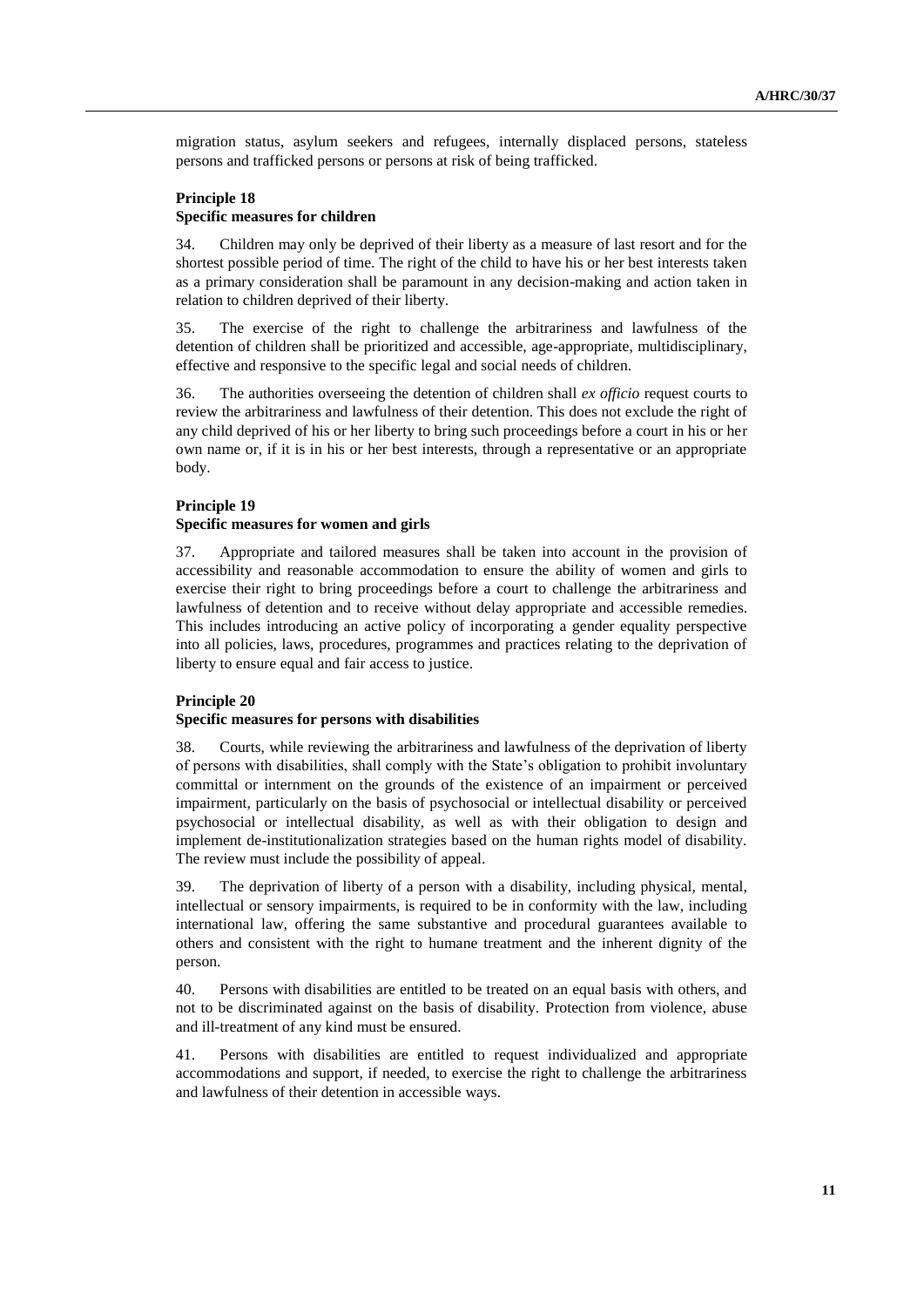#### **Principle 21**

### **Specific measures for non-nationals, including migrants regardless of their migration status, asylum seekers, refugees and stateless persons**

42. Non-nationals, including migrants regardless of their status, asylum seekers, refugees and stateless persons, in any situation of deprivation of liberty shall be informed of the reasons for their detention and their rights in connection with the detention order. This includes the right to bring proceedings before a court to challenge the arbitrariness and lawfulness and the necessity and proportionality of their detention, and to receive without delay appropriate and accessible remedies. It also includes the right of the above-mentioned persons to legal assistance in accordance with the basic requirement of prompt and effective provision of legal assistance, in a language that they use and in a means, mode or format they understand, and the right to the free assistance of an interpreter if they cannot understand or speak the language used in court.

43. Irrespective of the body responsible for their detention order, administrative or other, such non-nationals shall be guaranteed access to a court of law empowered to order immediate release or able to vary the conditions of release. They shall promptly be brought before a judicial authority before which they should have access to automatic, regular periodic reviews of their detention to ensure that it remains necessary, proportional, lawful and non-arbitrary. This does not exclude their right to bring proceedings before a court to challenge the lawfulness or arbitrariness of their detention.

44. Proceedings of challenges to decisions regarding immigration detention must be suspensive to avoid expulsion prior to the case-by-case examination of migrants in administrative detention, regardless of their status.

45. The deprivation of liberty as a penalty or punitive sanction in the area of immigration control is prohibited.

46. The deprivation of liberty of an unaccompanied or separated migrant or of an asylum-seeking, refugee or stateless child is prohibited. Detaining children because of their parents' migration status will always violate the principle of the best interests of the child and constitutes a violation of the rights of the child.

# **II. Guidelines**

#### **Guideline 1**

#### **Scope of application**

47. The right to bring proceedings before a court to challenge the arbitrariness and lawfulness of detention and to receive without delay appropriate and accessible remedies is applicable:

(a) To all situations of deprivation of liberty, including not only to detention for purposes of criminal proceedings but also to situations of detention under administrative and other fields of law, including military detention, security detention, detention under counter-terrorism measures, involuntary confinement in medical or psychiatric facilities, migration detention, detention for extradition, arbitrary arrests, house arrest, solitary confinement, detention for vagrancy or drug addiction, and detention of children for educational purposes;

(b) Irrespective of the place of detention or the legal terminology used in the legislation. Any form of deprivation of liberty on any ground must be subject to effective oversight and control by the judiciary.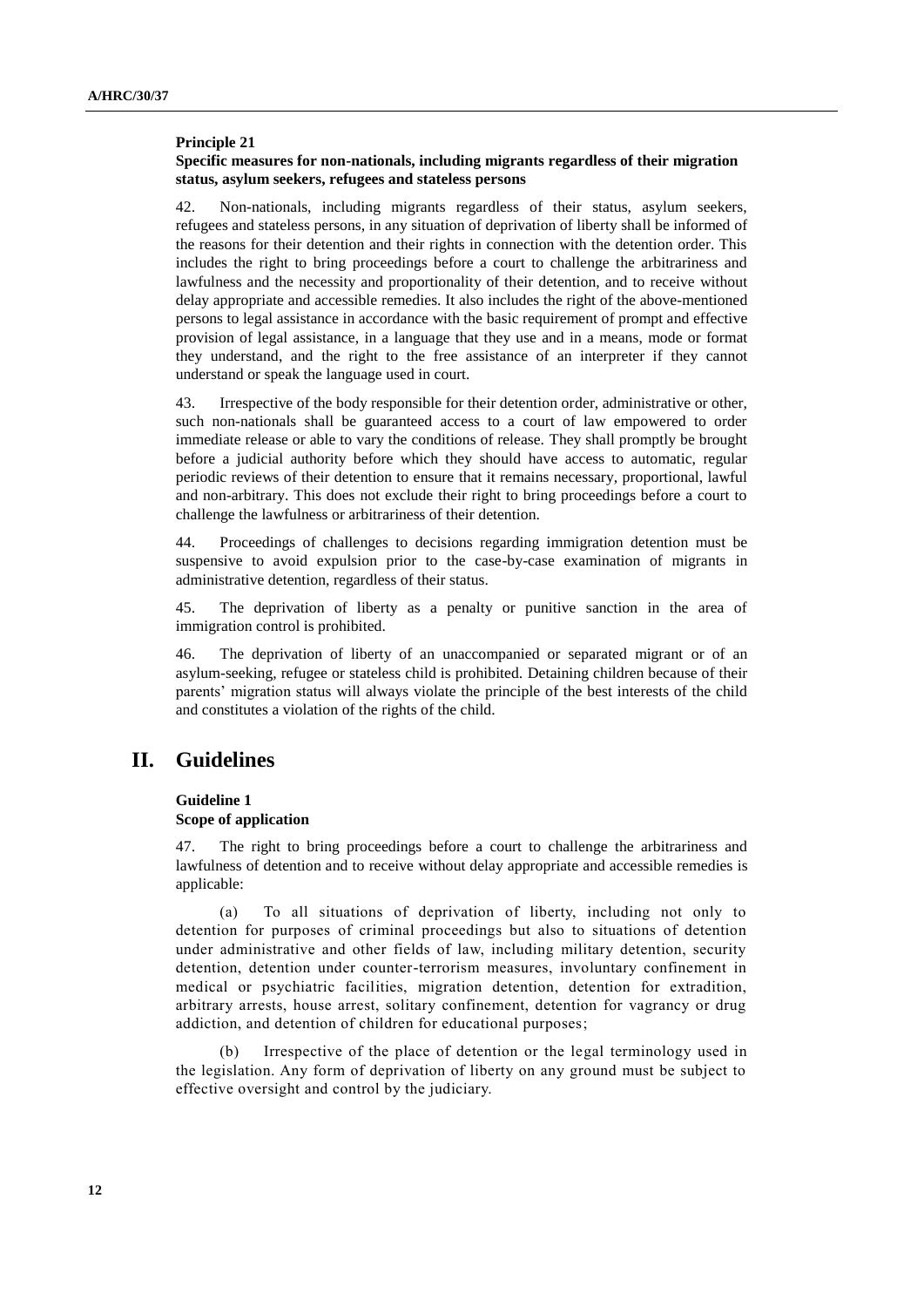### **Guideline 2 Prescription in national law**

48. A strict legality requirement is applicable to both the form of the legal basis and the procedure for its adoption. The legal framework that establishes the process to challenge the arbitrariness and lawfulness of detention shall have a sufficient degree of precision, be drafted in clear and unambiguous language, be realistically accessible and ensure that the exact meaning of the relevant provisions and the consequences of its application are foreseeable to a degree reasonable for the circumstances.

49. Any restriction on liberty must be authorized in national legislation. Depending on the national legal system, restrictions may be based on the Constitution or in the common law. Legislative acts are to be drafted in accordance with the procedural provisions of the Constitution.

#### **Guideline 3 Non-derogability**

50. In times of public emergency threatening the life of the nation and the existence of which is officially proclaimed, States may take measures to accommodate practical constraints in the application of some procedural elements of the right to bring proceedings before a court to challenge the arbitrariness and lawfulness of detention and to obtain without delay appropriate and accessible remedies only to the extent strictly required by the exigencies of the situation, provided that:

The court's authority to decide without delay on the arbitrariness and lawfulness of detention, and to order immediate release if the detention is not lawful, is not itself diminished;

(b) The duty of relevant authorities to give immediate effect to an order for release is not diminished;

(c) Such measures are prescribed by law, necessary in the exigencies of the situation (including by virtue of the fact that less restrictive measures would be insufficient to achieve the same purpose), proportionate and non-discriminatory;

(d) Such measures apply temporarily, only for as long as the exigencies of the situation require, and are accompanied by mechanisms to review periodically their continued necessity and proportionality;

(e) Such measures are consistent with ensuring fair, effective and adversarial proceedings;

(f) Such measures are not otherwise inconsistent with international law.

#### **Guideline 4**

#### **Characteristics of the court and procedural guidelines for review of the detention**

51. The court reviewing the arbitrariness and lawfulness of the detention must be a different body from the one that ordered the detention.

52. The competence, independence and impartiality of such a court should not be undermined by procedures or rules pertaining to the selection and appointment of judges.

53. In undertaking the review of the detention, the court has the authority:

(a) To consider the application as a matter of urgency. Adjudication of the case, including time for preparation of the hearing, should take place as expeditiously as possible, and should not be delayed because of insufficiency of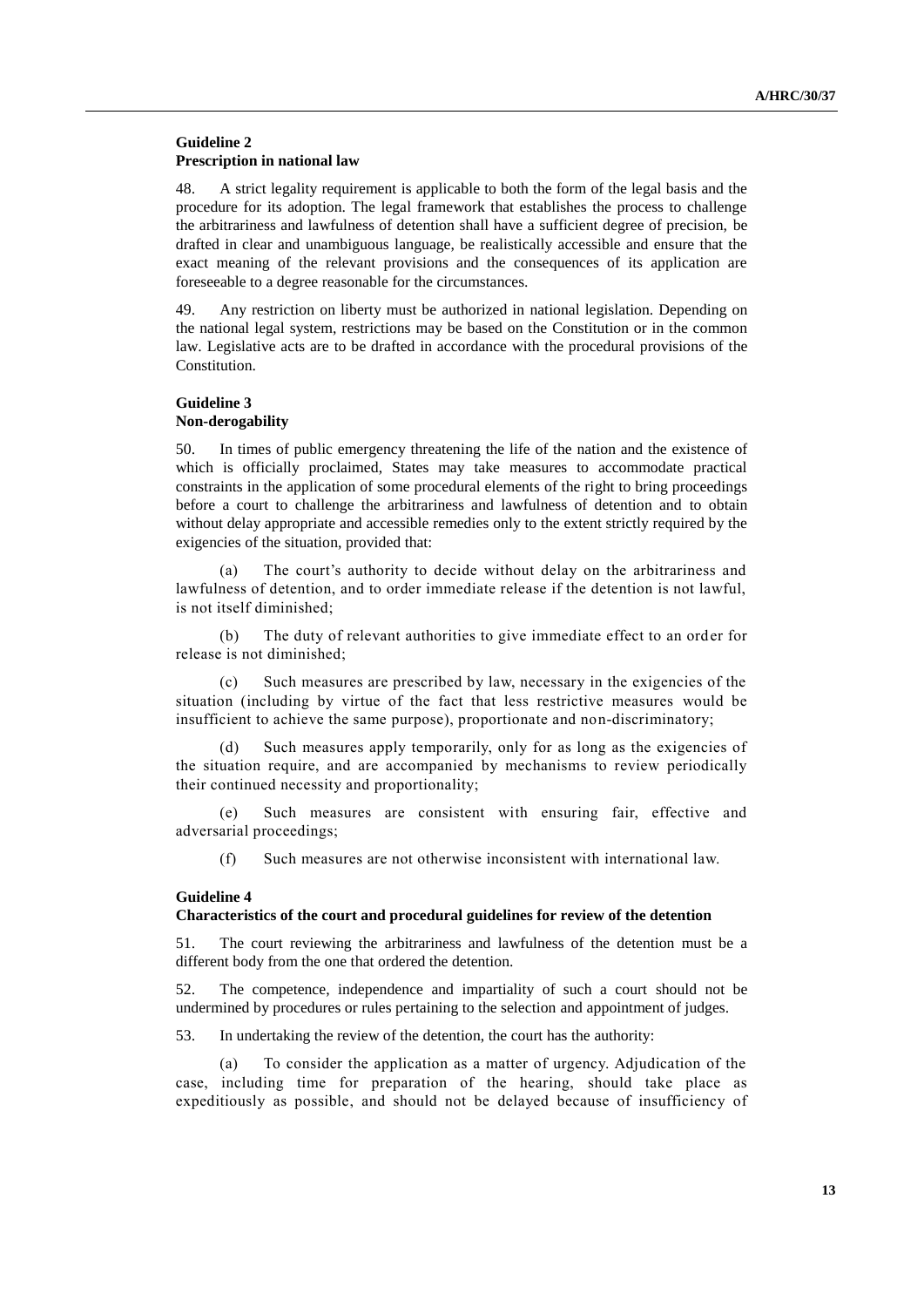evidence. Delays attributable to the detainee or his or her legal representative do not count as judicial delay;

(b) To ensure the presence of the detainee regardless of whether he or she has asked to appear;

(c) To order immediate release if the detention is found to be arbitrary or unlawful. Any court order of release shall be respected and immediately implemented by the State authorities;

(d) To render and publicize its decision on the arbitrariness and lawfulness of the detention without delay and within established deadlines. In addition to being reasoned and particularized, the court's decision should be clear, precise, complete and sufficient, the contents of which should be made understood in a language and a means, mode or format that the detainee understands. In the event of an unsuccessful challenge, the court, in its decision, must provide reasons for why the individual should remain in detention in the light of the principle that liberty should be the rule and detention the exception. If further restrictions on the liberty of the individual are under consideration, such consideration shall be dealt with in compliance with the principles of international law;

(e) To take measures against the State authorities in control of the detention where the deprivation of liberty is determined to be arbitrary or unlawful and/or the treatment during the deprivation of liberty was found to be abusive.

54. For certain forms of detention, States may, exceptionally, enact legislation regulating proceedings before a specialized tribunal. Such a tribunal:

(a) Must be established by law affording all guarantees of competence, impartiality and the enjoyment of judicial independence in deciding legal matters in proceedings that are judicial in nature;

(b) May only be considered legitimate and legally valid if reasonable and objective criteria justify its existence, that is, there exists a special legal condition and/or vulnerability of the person that requires specific protection by a specialized tribunal. The right to equality before the law and to equal protection of the law without any discrimination does not make all differences of treatment discriminatory. Differentiation based on reasonable and objective criteria does not amount to prohibited discrimination.

55. Military tribunals are not competent to review the arbitrariness and lawfulness of the detention of civilians. Military judges and military prosecutors do not meet the fundamental requirements of independence and impartiality.

### **Guideline 5 Right to be informed**

56. The factual and legal basis for the detention shall be disclosed to the detainee and/or his or her representative without delay so as to provide adequate time to prepare the challenge. Disclosure includes a copy of the detention order, access to and a copy of the case file, in addition to the disclosure of any material in the possession of the authorities or to which they may gain access relating to the reasons for the deprivation of liberty.

57. In any facility where persons are deprived of their liberty, the detaining authorities must inform detainees of their entitlement to bring proceedings and to receive a reasoned and individualized decision without delay, including on how to commence the procedure and potential consequences of voluntarily waiving those rights.Such information should be provided in a manner that is gender- and culture-sensitive and corresponds to the needs of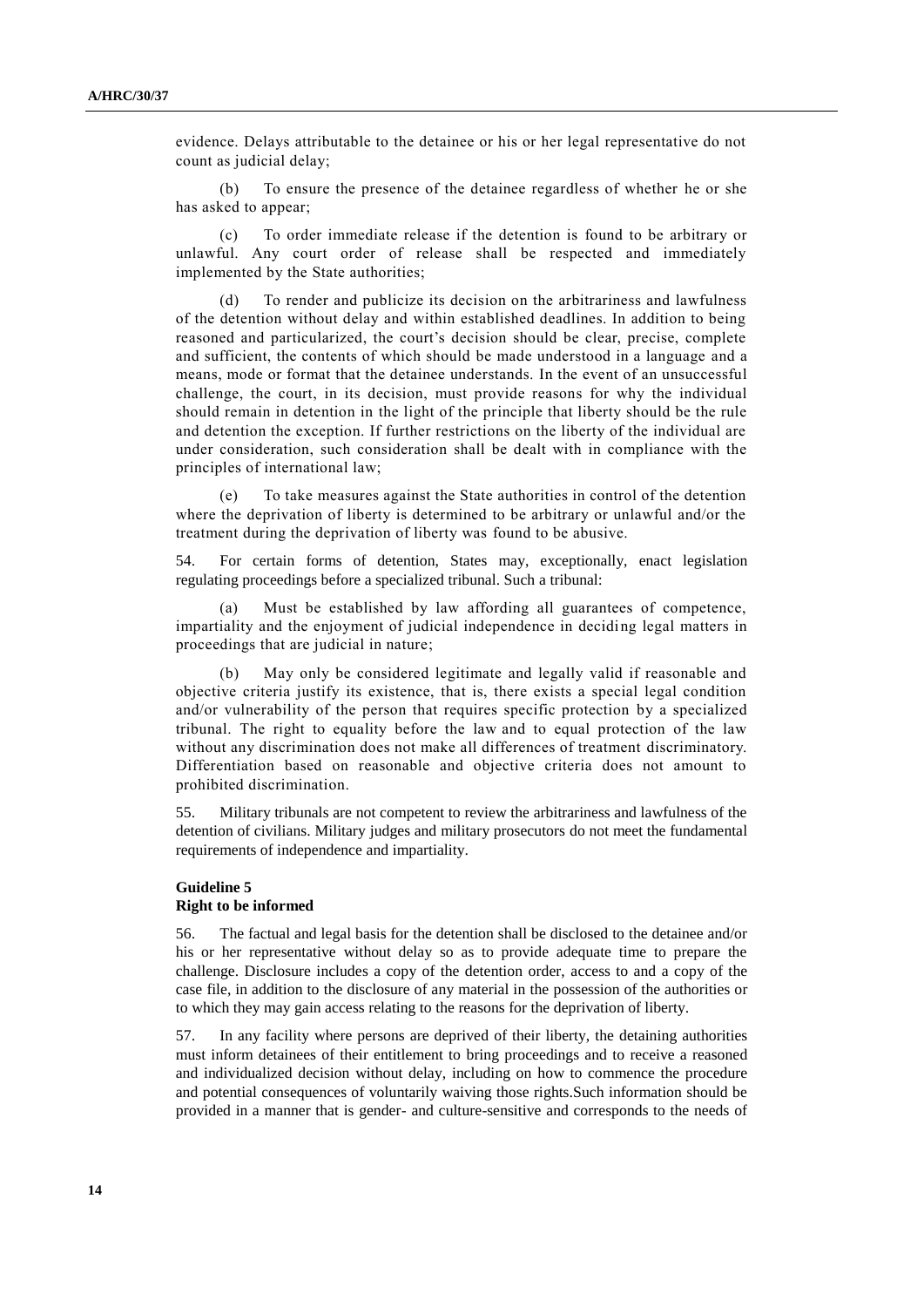specific groups, including illiterate persons, minorities, persons with disabilities, older persons, indigenous peoples, non-nationals, including migrants regardless of their migration status, refugees, asylum seekers, stateless persons and children. The information shall be provided in a language and a means, mode or format that is accessible and that the said persons understand, taking into account augmentative and alternative means of communications for persons with a mental or physical impairment. In the case of children, information must be provided in a manner appropriate to their age and maturity.

58. Means of verification that a person has actually been informed shall be established. These means may include documentation of the person having been informed by way of printed record, audiotape, videotape or witnesses.

59. The above-mentioned information should also be widely published and made accessible to the general public and to geographically isolated groups and groups marginalized as a result of discriminatory practices. Use should be made of radio and television programmes, regional and local newspapers, the Internet and other means, in particular following any changes to the law or specific issues affecting a community.

#### **Guideline 6**

### **Registers and record-keeping**

60. To ensure the accuracy and completeness of registers and adequate case management, and to ensure that State authorities know at all times who is held in their custody or detention facilities, including prisons and any other place of deprivation of liberty:

(a) All records must contain the following minimum information, disaggregated by sex and age of the detainee:

(i) The identity of the person;

(ii) The date, time and place where the person was deprived of liberty, and the identity of the authority that deprived the person of liberty;

(iii) The authority that ordered the deprivation of liberty and the grounds for it;

(iv) The authority responsible for supervising the deprivation of liberty;

(v) The place of deprivation of liberty, the date and time of admission to the place of deprivation of liberty, and the authority responsible for the place of deprivation of liberty;

(vi) Relevant information on the detainee's state of health;

(vii) In the event of death of the detainee during the deprivation of liberty, the circumstances and cause of death and the destination of the remains;

(viii) The date and time of release or transfer to another place of detention, the destination and the authority responsible for the transfer;

Known procedures must be in place to safeguard against unauthorized access or modification of any information contained in the register and/or records of persons deprived of liberty;

(c) The registers and/or records of persons deprived of liberty shall be made promptly available, upon request, to any judicial or other competent authority or institution authorized for that purpose by the law;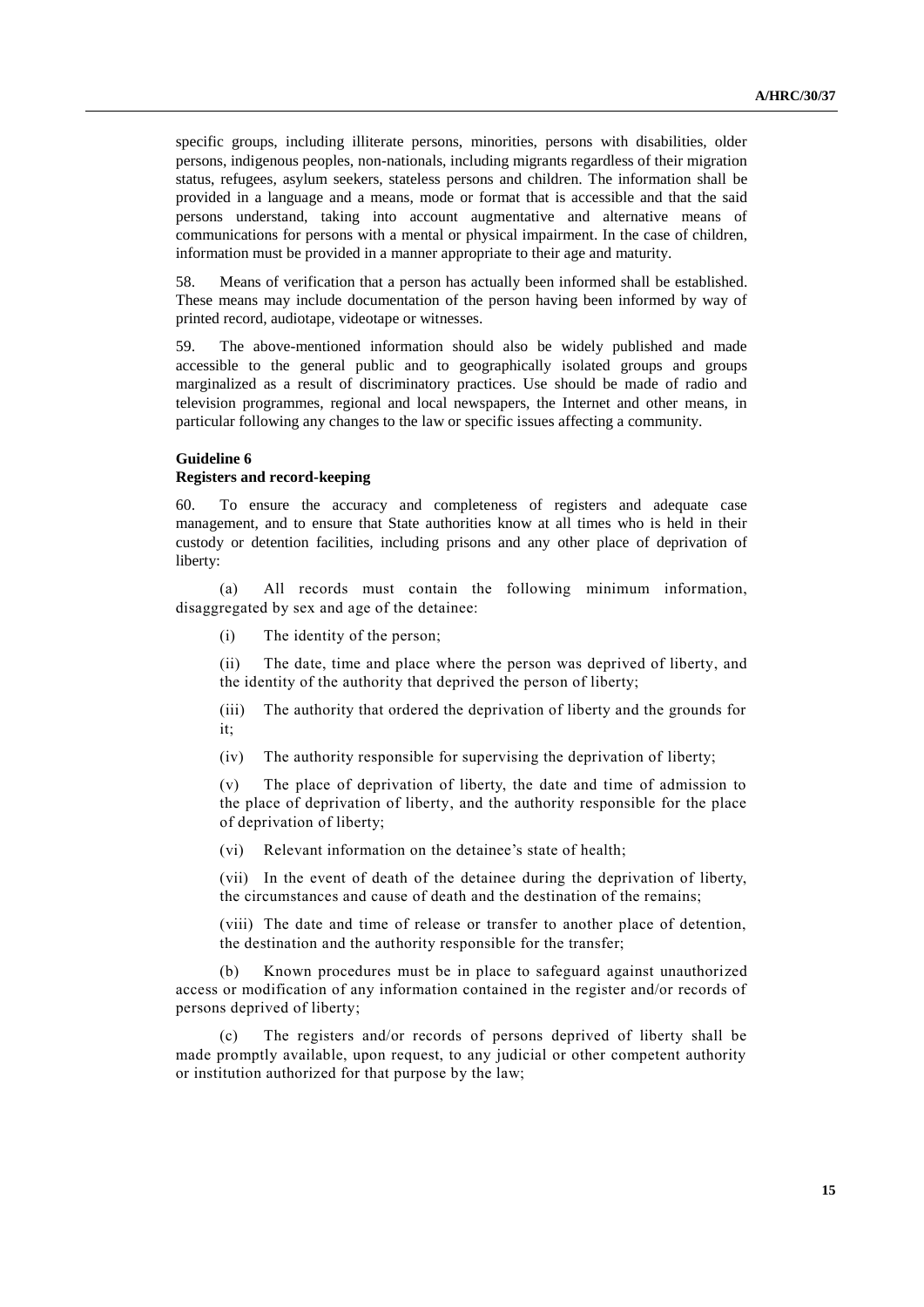(d) Known procedures must be in place to release immediately a detainee upon discovery that he or she is continuing to be detained despite having completed serving a sentence or detention order;

(e) In the event of non-compliance with such requirements, sanctions against the State authorities responsible are necessary.

### **Guideline 7**

#### **Time frame for bringing proceedings before a court**

61. To ensure that an individual is not be deprived of his or her liberty without being given an effective opportunity to be heard without delay by a court of law, no substantial waiting period shall exist before a detainee can bring a first challenge to the arbitrariness and lawfulness of detention. Authorities shall facilitate the detainee's right to bring proceedings before a court and immediate access to legal counsel to prepare the detainee's case.

62. Given that circumstances can change and lead to the possibility that a previous legal justification for a detention is no longer applicable, detainees should have the right to challenge their detention periodically.

63. After a court has held that the circumstances justify the detention, the individual is entitled to take proceedings again on similar grounds after an appropriate period of time has passed, depending on the nature of the relevant circumstances.

64. There shall be no substantial waiting period between each application and no waiting period in cases of alleged torture or other ill-treatment, or risk of such treatment, or incommunicado detention, or where the life, health or legal situation of the detainee may be irreversibly damaged.

65. The initiation of the challenge multiple times does not relieve authorities of the obligation to ensure the regular, periodic judicial or other review of the necessity and proportionality of continuing detention, nor exclude the possibility of periodic review by the court *proprio motu*.

66. Where a decision upholding the arbitrariness and lawfulness of detention is subject to appeal in accordance with national legislation, it should be adjudicated upon expeditiously. Any appeals by the State are to be filed within legally defined limits and circumstances.

### **Guideline 8**

#### **Assistance by legal counsel and access to legal aid**

67. Access shall be provided without delay to legal counsel immediately after the moment of deprivation of liberty and at the latest prior to any questioning by an authority, and thereafter throughout the period of detention. This includes providing detainees with the means to contact legal counsel of their choice.

68. Effective legal aid shall be provided promptly after the time of apprehension in order to ensure that the unaffordable cost of legal counsel does not present a barrier to individuals deprived of their liberty, or his or her representative, without adequate means to bring proceedings before a court.

69. Respect for the confidentiality of communications, including meetings, correspondence, telephone calls and other forms of communications, with legal counsel are to be ensured. Such communications may be held in the sight of officials provided that they are conducted out of their hearing. In the event that confidentiality is broken, any information obtained shall be considered inadmissible as evidence.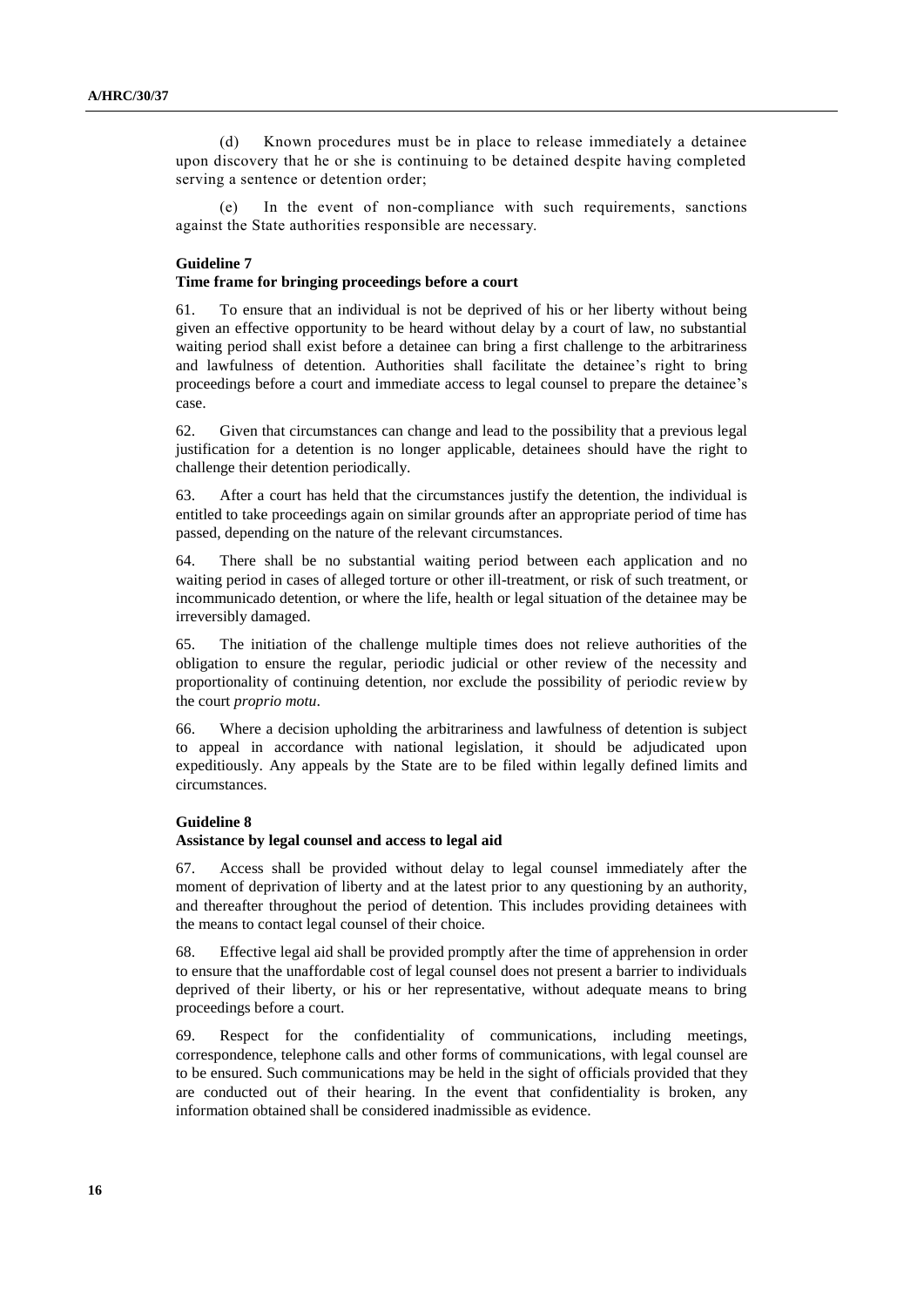70. Access to legal counsel should not be unlawfully or unreasonably restricted. If access to legal counsel is delayed or denied, or detained persons are not adequately informed of their right to assistance by legal counsel in a timely manner, a range of remedies shall be available in accordance with the present Basic Principles and Guidelines.

71. Where the services of legal counsel are not available, every effort shall be made to ensure that services available from suitably qualified legal assistance providers are accessible to detainees under conditions that guarantee the full respect of the rights of detainees as set out in international law and standards.

### **Guideline 9**

#### **Persons able to bring proceedings before a court**

72. A wider group of individuals with a legitimate interest in the case may bring proceedings before a court, including family members, caregivers or legal guardian of the detainee, State authorities independent of the detaining authority, the ombudsman or national human rights institution, non-governmental organizations, the employer or coworkers.

73. When proceedings are initiated by a person other than the detainee, the court shall make every effort to discover the detained person's will and preferences, and accommodate and support the detained person in participating effectively on his or her own behalf.

74. An informal, cost-free and simplified process to bring such proceedings before a court shall be ensured.

#### **Guideline 10**

#### **Appearance before the court**

75. To ensure the effectiveness and fairness of proceedings and to strengthen the protection of detainees from other violations, such as torture or other ill-treatment, a court should guarantee the physical presence of the detainee before it, in particular for the first hearing of the challenge to the arbitrariness and lawfulness of the deprivation of liberty and every time that the person deprived of liberty requests to appear physically before the court. This shall be ensured through implementation of the following measures:

(a) Any person deprived of his or her liberty, and not only persons charged with a criminal offence, shall enjoy the right to appear promptly before a court in order to challenge the deprivation of liberty and the conditions of detention, including acts of torture and ill-treatment;

The court shall ensure that the detainee may communicate with the judge without the presence of any official involved in his or her deprivation of liberty;

(c) State authorities having control over the detainee who fail in their obligation to produce without unreasonable delay the detained person before the court, on demand of that person or by court order, should be sanctioned as a matter of criminal and administrative law.

### **Guideline 11 Equality of arms**

76. To ensure that the procedure is guided by the adversarial principle and equality of arms, the following conditions shall be guaranteed in all proceedings, whether of a criminal or non-criminal nature: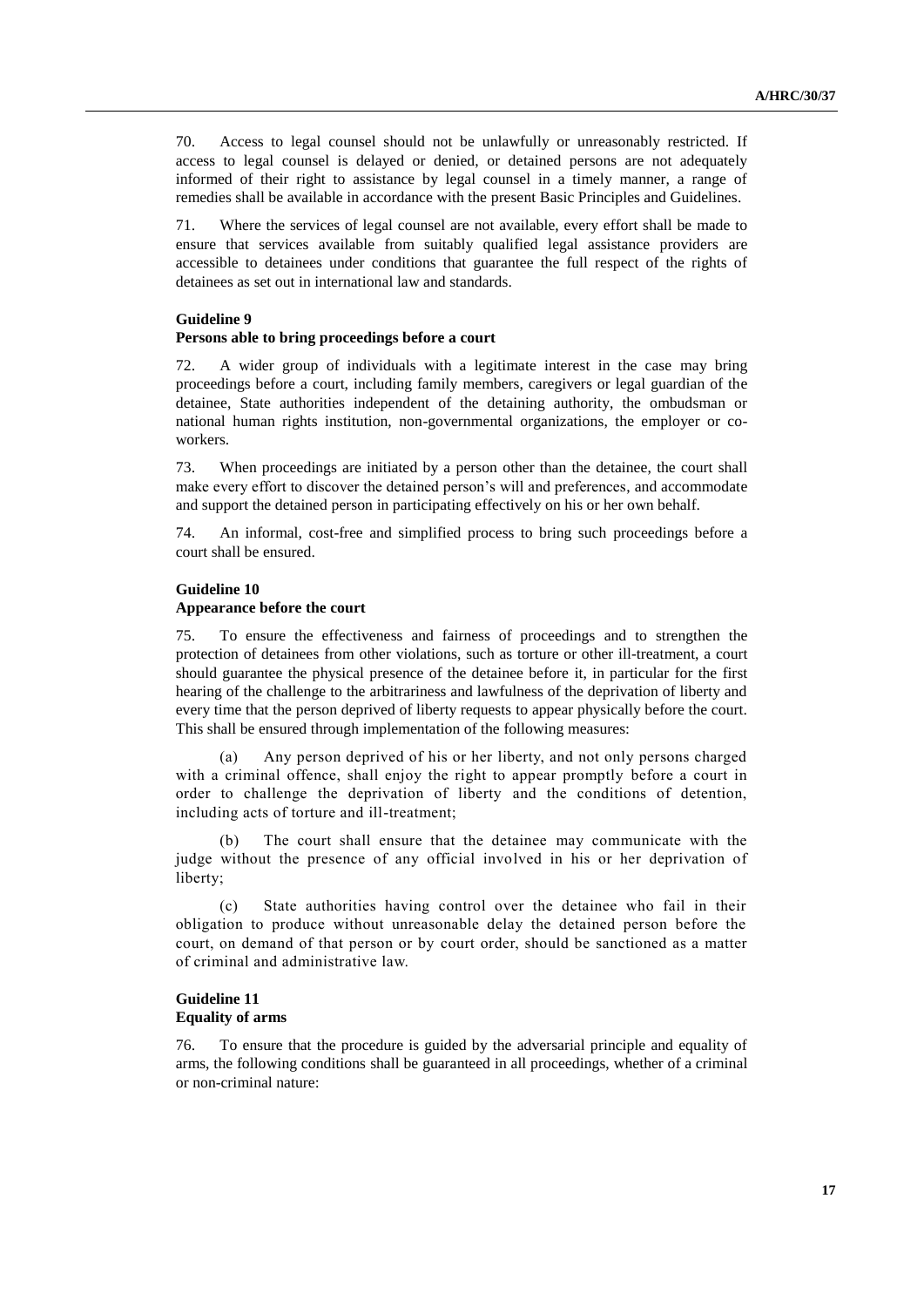(a) Full and complete access by detainees and their legal counsel to the material related to the detention or presented to the court, as well as a complete copy of them;

(b) The ability of detainees to challenge any documents relating to their case file, including all the arguments and material elements adduced by the authorities, including the prosecution, the security apparatus and the immigration authorities, to justify the detention, which may be determinative in establishing the arbitrariness and lawfulness of his or her detention.

### **Guideline 12**

### **Admissibility of evidence obtained by torture or other prohibited treatment**

77. Any statement established to have been made or any other evidence obtained as a result of torture or other cruel, inhuman or degrading treatment shall not be invoked as evidence in any proceedings, except against a person accused of torture or other prohibited treatment as evidence that the statement was made or that other such acts took place.

### **Guideline 13 Disclosure of information**

78. The detaining authority shall provide all relevant information to the judge, the detainee and/or his or her lawyer. Disclosure is to include exculpatory information, which includes not only information that establishes an accused person's innocence but also other information that could assist the detainee, for example, in arguing that his or her detention is not lawful or that the reasons for his or her detention no longer apply.

79. Sanctions, including criminal penalties, shall be imposed on officials who withhold or refuse to disclose information relevant to the proceedings or who otherwise delay or obstruct proceedings.

80. The disclosure of information may be restricted only if the court concludes that:

(a) A restriction on disclosure is demonstrated to be necessary to pursue a legitimate aim, such as protecting national security, respecting the rights or reputation of another individual or protecting public order, health or morals, as long as such restrictions are non-discriminatory and consistent with relevant standards of international law;

(b) It has been demonstrated that less restrictive measures would be unable to achieve the same result, such as providing redacted summaries of information that clearly point to the factual basis for the detention.

81. Any proposed restriction on the disclosure of information is to be proportionate. An assessment of proportionality requires a balance between how well the non-disclosure protects the legitimate aims being pursued and the negative impact that this will have on the ability of the person to respond to the case or to pursue a challenge to the arbitrariness and lawfulness of detention. If a less restrictive measure is able to achieve the legitimate aim, the more restrictive measure is to be refused.

82. If the authorities refuse to make the disclosure and the court does not have the authority to compel such a disclosure, the court must order the release of the person detained.

# **Guideline 14 Burden of proof**

83. The State authorities shall establish before the court that: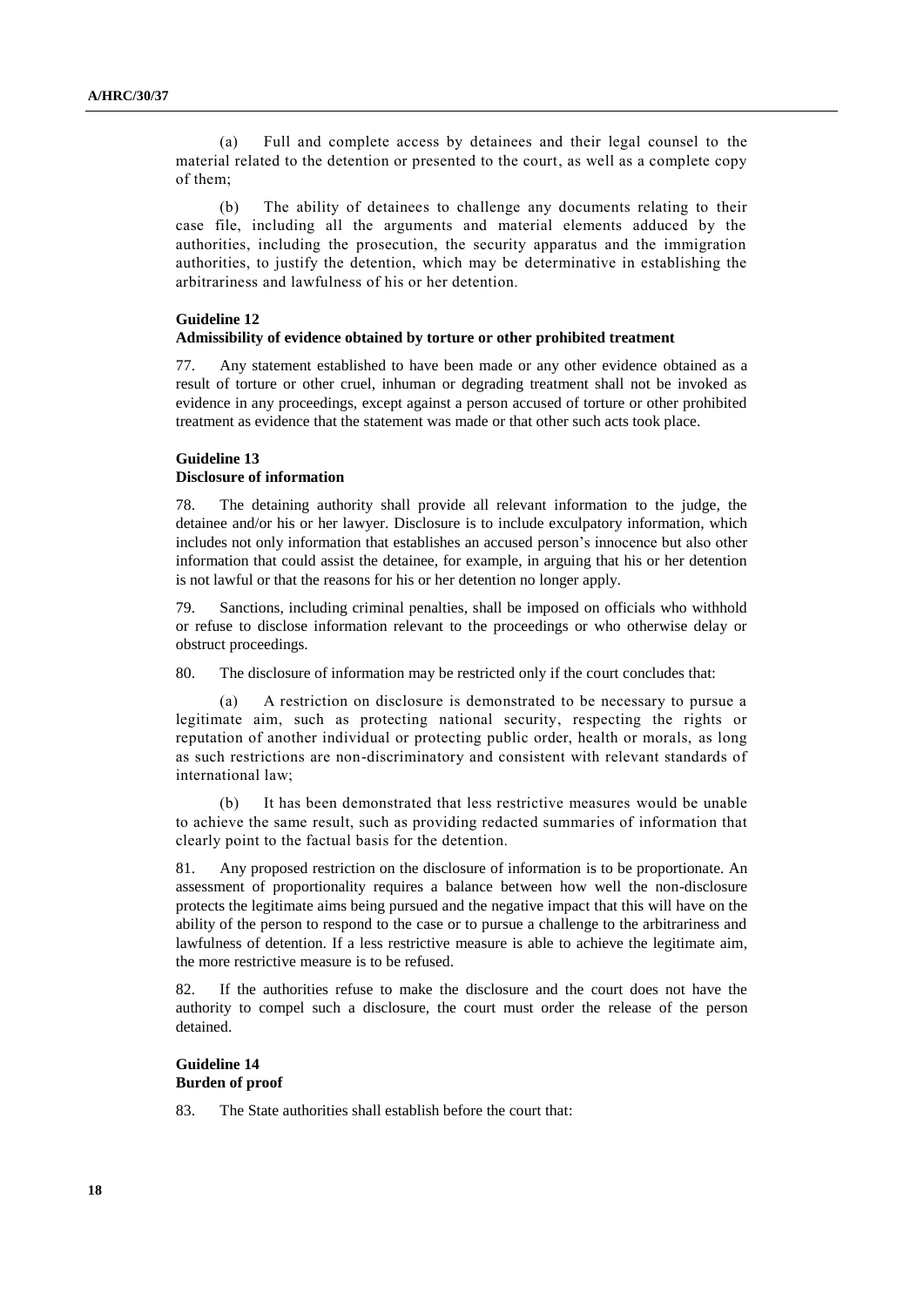(a) The legal basis for the detention in question is in conformity with international standards;

(b) The detention is justified in accordance with the principles of necessity, reasonableness and proportionality;

(c) Other less intrusive means of achieving the same objectives have been considered in the individual case.

84. The burden of proof must be met in a manner that is known in detail to the detainee, complete with supporting evidence, including those who are defendants in security-related cases.

### **Guideline 15 Standard of review**

85. When reviewing the arbitrariness and lawfulness of the detention, the court is empowered:

(a) To examine and act on the elements of inappropriateness, injustice, lawfulness, legality, predictability, and due process of law, and on basic principles of reasonableness, proportionality and necessity. Such an examination will take into account details such as age, gender and marginalized groups;

(b) To consider whether the detention remains justified or whether release is warranted in the light of all the changing circumstances of the detained individual's case, including health, family life, protection claims or other attempts to regularize one's status;

(c) To consider and make a pronouncement on whether alternatives to detention have been considered, including non-custodial alternatives to detention in accordance with the United Nations Standard Minimum Rules for Non-custodial Measures (the Tokyo Rules) and the United Nations Rules on the Treatment of Women Prisoners and Non-custodial Measures for Women Offenders (the Bangkok Rules);

(d) To take into account any orders of detention made subsequent to the commencement of court proceedings and prior to the rendering of the court's decision.

86. When assessing whether the measures taken are in compliance with international standards, the prohibition of particular grounds of detention or forms of detention are to be complied with, and the needs of specific persons affected and any vulnerability are to be taken into consideration, given that the arbitrariness and unlawfulness of detention may include the unsuitability of detention for the persons in question.

### **Guideline 16 Remedies and reparations**

87. Judicial orders of release must be executed as soon as they become operative, as continued detention would be considered arbitrary.

88. A copy of the decision finding the detention arbitrary or unlawful is to be transmitted to the person concerned, with notification of the procedures for obtaining reparations. The person has the right to full compensation for material harm, elimination of the consequences of material harm and restoration of all rights that were either denied or infringed.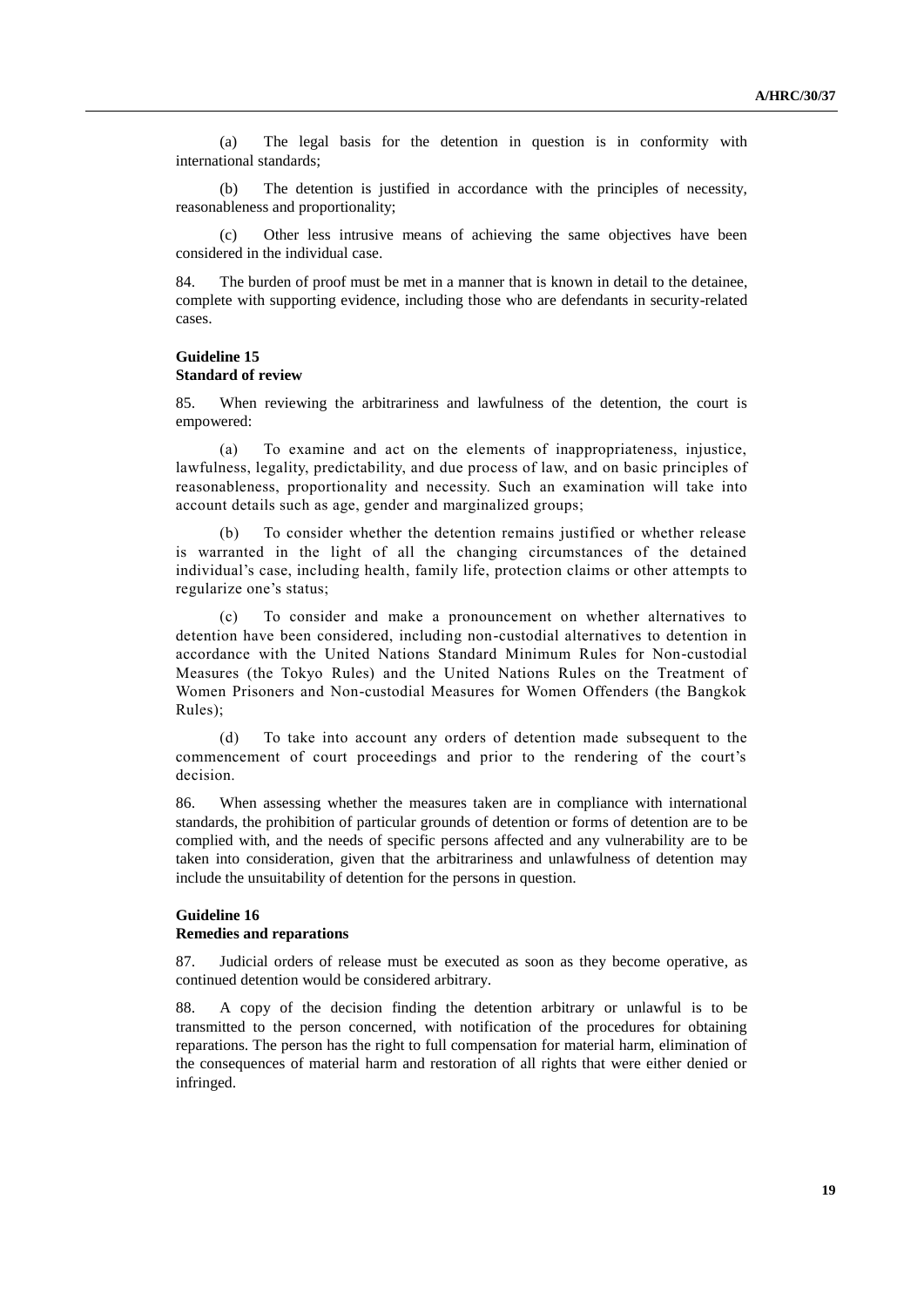89. In the event of a detainee's death, the right to compensation in accordance with established procedures falls to the detainee's heirs.

90. The enforceable right to receive compensation for anyone determined to have been arbitrarily or unlawfully detained and for any harm suffered by the person as a result of unlawful deprivation of liberty, irrespective of whether the detaining authorities were responsible for such harm, shall be regulated by comprehensive legislation. Compensation shall also be made available to persons subjected to criminal charges that were subsequently dropped.

91. Compensation out of the public treasury of the State, federal entity or municipality for material damage suffered by a victim of arbitrary of unlawful detention may include earnings, pensions, social benefits and other monies lost as a result of the criminal prosecution; any property of the victim that was seized or otherwise appropriated by the State on the basis of a conviction or court ruling; compensation for lack of health care, rehabilitation, and accessible and reasonable accommodation in the place of detention; fines and trial costs borne by the victim as a result of the enforcement of the conviction; the victim's legal costs; and other costs.

92. Victims of arbitrary or unlawful detention shall, in accordance with the Basic Principles and Guidelines on the Right to a Remedy and Reparation for Victims of Gross Violations of International Human Rights Law and Serious Violations of International Humanitarian Law, also have an enforceable right before the competent domestic authority to prompt and adequate:

- (a) Restitution;
- (b) Rehabilitation;
- (c) Satisfaction;
- (d) Guarantees of non-repetition.

#### **Guideline 17**

## **Exercise of the right to bring proceedings before a court in situations of armed conflict, public danger or other emergency threatening the independence or security of a State**

93. Where persons who have or are suspected to have engaged in the preparation, commission or instigation of acts of terrorism are deprived of their liberty:

They shall be immediately informed of the charges against them, and be brought before a competent and independent judicial authority as soon as possible, within a reasonable period of time;

(b) They shall enjoy the effective right to judicial determination of the arbitrariness and lawfulness of their detention;

(c) The exercise of the right to judicial oversight of their detention shall not impede the obligation of the law enforcement authority responsible for the decision to detain or to maintain the detention to present suspects before a competent and independent judicial authority within a reasonable period of time. Such persons shall be brought before the judicial authority, which will then evaluate the accusations, the basis of the deprivation of liberty and the continuation of the judicial process;

(d) In the proceedings against them, suspects shall have a right to enjoy the necessary guarantees of a fair trial, access to legal counsel and the ability to present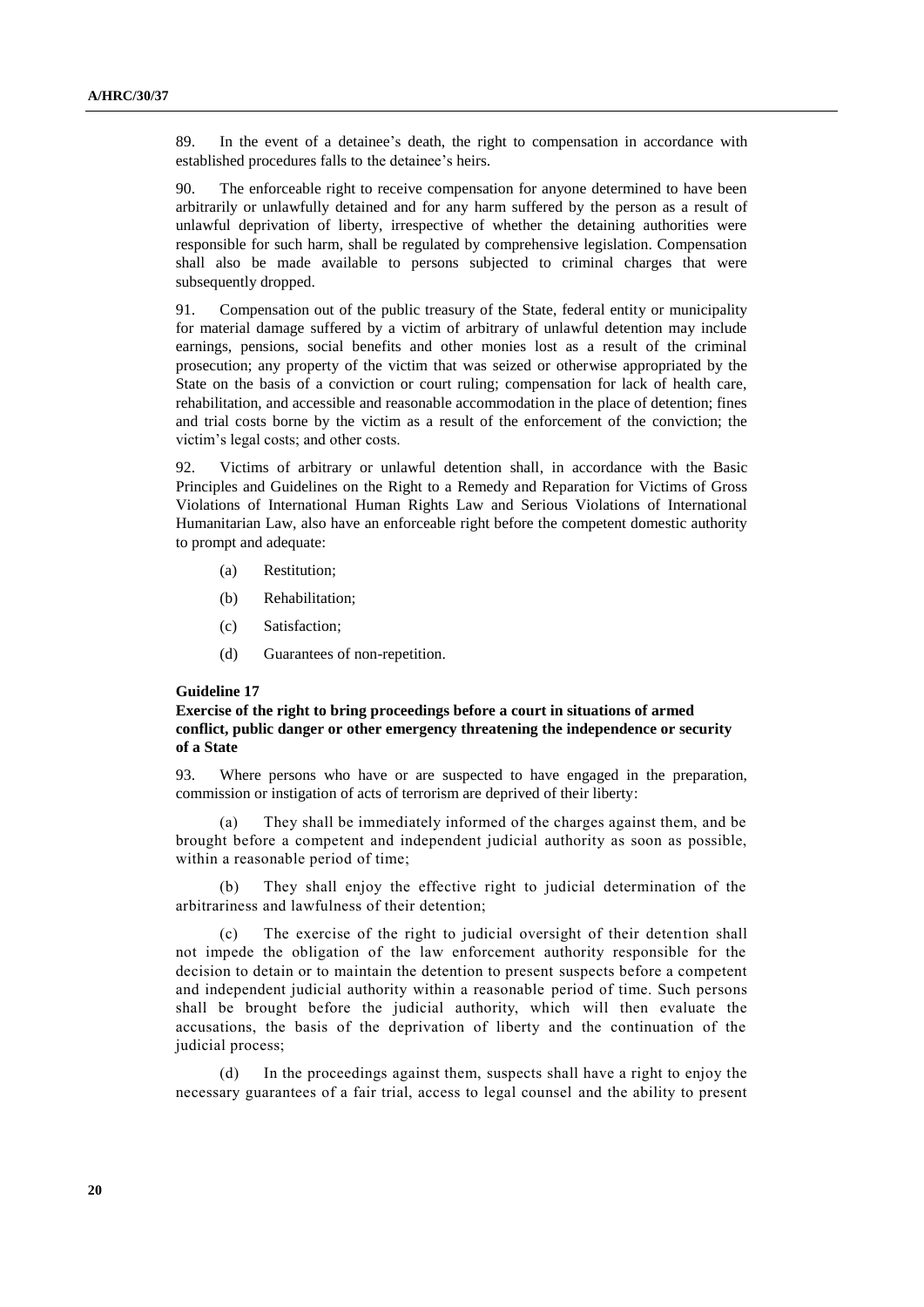exculpatory evidence and arguments under the same conditions as the prosecution, all of which should take place in an adversarial process.

94. Where civilians are detained in relation to an international armed conflict, the following conditions are to be ensured:

(a) Reconsideration of a decision to intern or to place in assigned residence alien civilians in the territory of a party to an international armed conflict, or civilians in an occupied territory, or appeal in the case of internment or assigned residence, must be undertaken "as soon as possible" or "with the least possible delay". While the meaning of these expressions must be determined on a case-bycase basis, any delay in bringing a person before the court or administrative board must not exceed a few days and must be proportional in the particular context;

(b) Although the particular procedures for reconsideration or appeal are to be determined by the detaining or occupying Power, such proceedings must always be undertaken by a court or administrative board that offers the necessary guarantees of independence and impartiality, and the processes of which include and respect fundamental procedural safeguards;

(c) Where decisions to intern or to place a civilian in assigned residence are maintained in accordance with the latter proceedings, internment or residential assignment must be periodically reviewed, at least twice a year. Such a review is to be undertaken by a court or administrative board that offers the necessary guarantees of independence and impartiality, and the processes of which include and respect fundamental procedural safeguards;

95. The right of persons detained as prisoners of war to bring proceedings before court without to delay to challenge the arbitrariness and lawfulness of their detention and to receive appropriate and accessible remedy is to be respected, in order to:

(a) Determine whether a person falls within the category of prisoner of war;

(b) Act as a check to ensure that a seriously injured or ill prisoner of war is repatriated or transferred to a neutral State;

Act as a check to ensure that prisoners of war are released and repatriated without delay after the cessation of active hostilities.

96. With regard to detention in relation to a non-international armed conflict:

(a) Administrative detention or internment may only be permitted in the exceptional circumstance where a public emergency is invoked to justify such detention. In such a case, the detaining State must show that:

(i) The emergency has risen to a level justifying derogation;

(ii) Administrative detention is required on the basis of the grounds and procedures prescribed by law of the State in which the detention occurs and is consistent with international law;

(iii) The administrative detention of the person is necessary, proportionate and non-discriminatory, and the threat posed by that individual cannot be addressed by alternative measures short of administrative detention;

(b) A person subject to administrative detention has the right to bring proceedings before a court that offers the necessary guarantees of independence and impartiality, and the processes of which include and respect fundamental procedural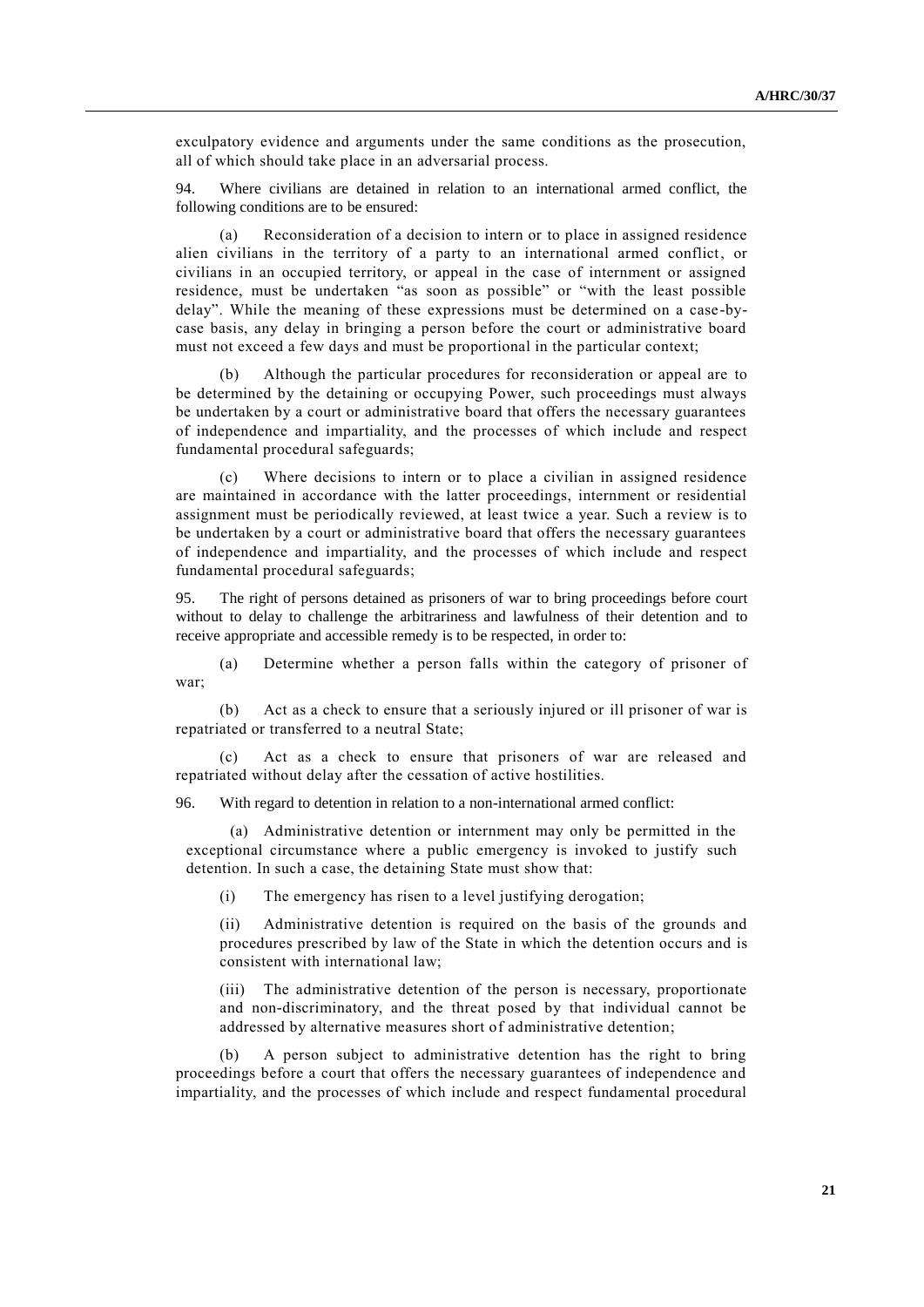safeguards, including disclosure of the reasons for the detention and the right to defend oneself, including by means of legal counsel;

(c) Where a decision to detain a person subject to administrative detention is maintained, the necessity of the detention must be periodically reviewed by a court or administrative board that offers the necessary guarantees of independence and impartiality, and the processes of which include and respect fundamental procedural safeguards;

(d) Where an internment regime is established, it shall be consistent with international human rights law and international humanitarian law applicable to non international armed conflict to allow full compliance with the right to bring proceedings before a court.

### **Guideline 18**

### **Specific measures for children**

97. Diversion and alternative measures to the deprivation of liberty, where appropriate, are to be used and given priority. The right to legal and other appropriate assistance is to be ensured so that deprivation of liberty is a measure of last resort and only applied for the shortest appropriate period of time.

98. A safe, child-sensitive environment should be established for children deprived of their liberty. Detained children should be treated with dignity and respect, and in a manner that takes into account any element leading to vulnerability, in particular with regard to girls, younger children, children with disabilities, non-nationals, including migrants regardless of their migration status, refugees and asylum-seeking children, stateless children, trafficked children or children at risk of being trafficked, children from minority, ethnic or indigenous groups and lesbian, gay, bisexual, transgender or intersex children.

99. Effective mechanisms shall be in place to verify the age of persons deprived of their liberty. Assessments are to be conducted in a scientific, safe, child- and gender-sensitive and fair manner, avoiding any risk of violation of the physical and psychological integrity of the child, and giving due respect to human dignity. Prior to the outcome of an assessment, individuals should be accorded the benefit of the doubt such that they are treated as a child. In the event of remaining uncertainty following the outcome of an assessment such that there is a possibility that the individual is a child, she or he should be treated as a child.

100. To ensure that children have prompt and effective access to an independent and child-sensitive process to bring proceedings before a court to challenge the arbitrariness and lawfulness of their detention and to receive without delay appropriate and accessible remedies, the following specific measures shall be enacted:

(a) All legislation, policies and practices related to children deprived of liberty and their right to bring proceedings before a court are guided by the right of the child to have his or her best interests taken as a primary consideration;

Legal or other appropriate assistance, including interpretation, is provided to children deprived of liberty free of charge in all proceedings;

(c) Children who are deprived of their liberty for any reason are able to contact their parents or guardians immediately and are able to consult freely and in full confidentiality with them. It is prohibited to interview such a child in the absence of his or her legal counsel, and parent or guardian, when available;

Information on rights is to be provided in a manner appropriate for the child's age and maturity, in a language and a means, mode or format that the child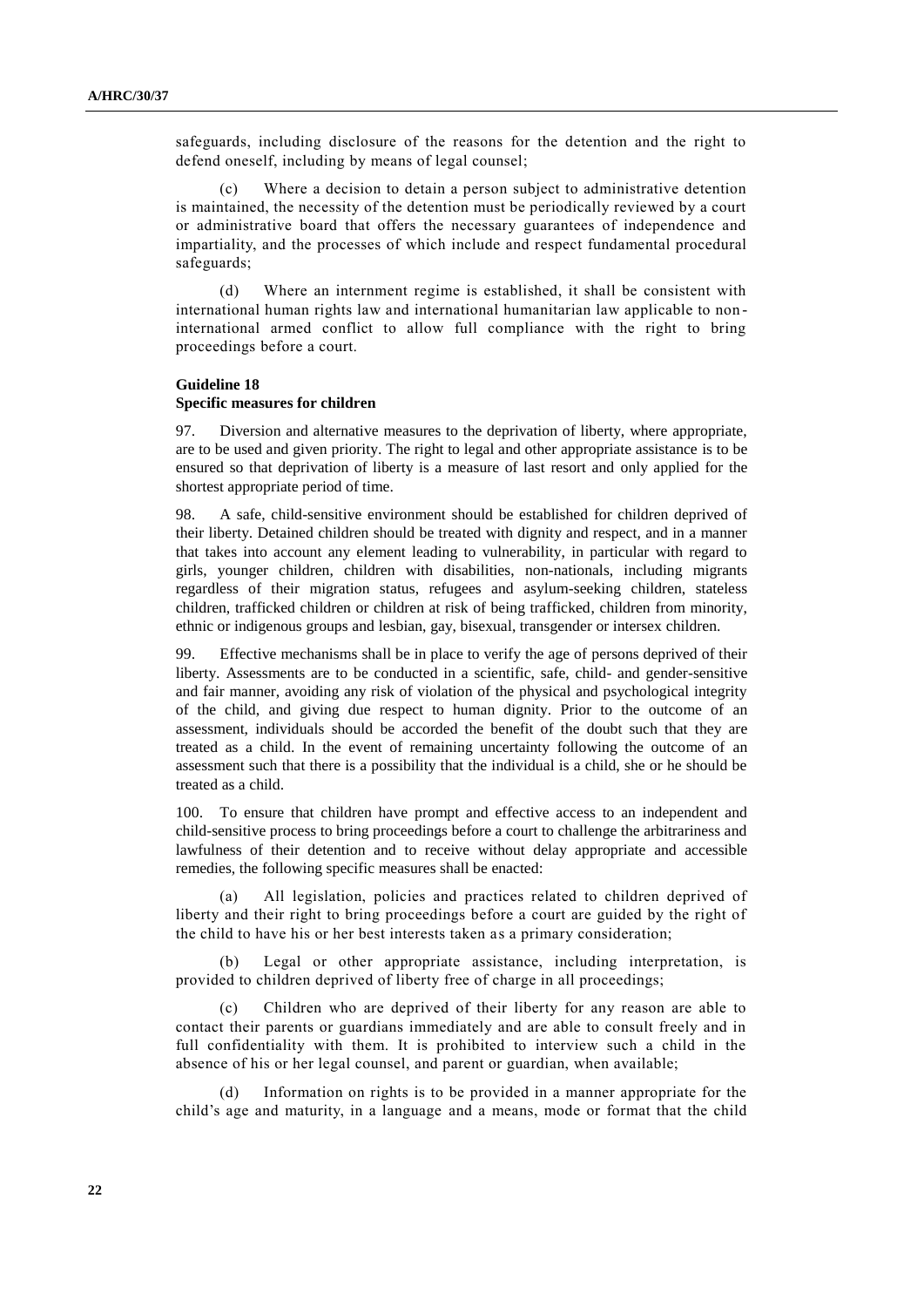can understand and in a manner that is gender- and culture-sensitive. The said information should in addition be provided to parents, guardians or caregivers of the child;

(e) Any child deprived of his or her liberty has the right to bring a complaint in his or her own name or, if it is in his or her best interests, through a representative or an appropriate body. Children are to be allowed to be heard either directly or through a representative or an appropriate body in any proceedings. Wherever possible, children should have the opportunity to be heard directly. If children choose to be heard through a representative, steps are to be taken to ensure that their views are transmitted correctly to the competent body and that the representative is aware that he or she represents exclusively the interests of the child;

National laws should stipulate measures aimed at the prevention of illtreatment or intimidation of a child who brings or has brought such a complaint, and should provide for sanctions against persons in violation of such laws;

The child has the right to have the matter determined in the presence of his or her parents or legal guardian, unless such an arrangement is not considered to be in the best interests of the child. In cases of conflict of interest, courts and relevant complaint mechanisms should be empowered to exclude parents and/or legal representatives from proceedings and to appoint an ad hoc legal guardian to represent a child's interests;

(h) Each case from the outset is to be handled expeditiously, without any unnecessary delay. Decisions are to be rendered as soon as possible, and no later than two weeks after a challenge has been made;

(i) The privacy and personal data of a child who is or who has been involved in judicial or non-judicial proceedings and other interventions should be protected at all stages, and such protection should be guaranteed by law. This generally implies that no information or personal data may be made available or published by the competent authorities that could reveal or indirectly enable the disclosure of the child's identity, including images of the child, detailed descriptions of the child or the child's family, names or addresses of the child's family members and audio and video records.

### **Guideline 19**

#### **Specific measures for women and girls**

101. Applicable and appropriate measures shall be taken to provide accessibility and reasonable accommodation ensuring the right of all women and girls to equal and fair access of the right to bring proceedings before a court to challenge the arbitrariness and lawfulness of detention and to receive without delay appropriate and accessible remedies. These measures include:

(a) Introducing an active policy of incorporating a gender equality perspective into all policies, laws, procedures, programmes and practices that are designed to protect the rights and specific status and distinct needs of women and girls who are subject to the deprivation of their liberty;

(b) Taking active steps to ensure that, where possible, persons who possess education, training, skills and experience in the gender-specific needs and rights of women are available to provide legal aid, advice and court support services in all legal proceedings to female detainees.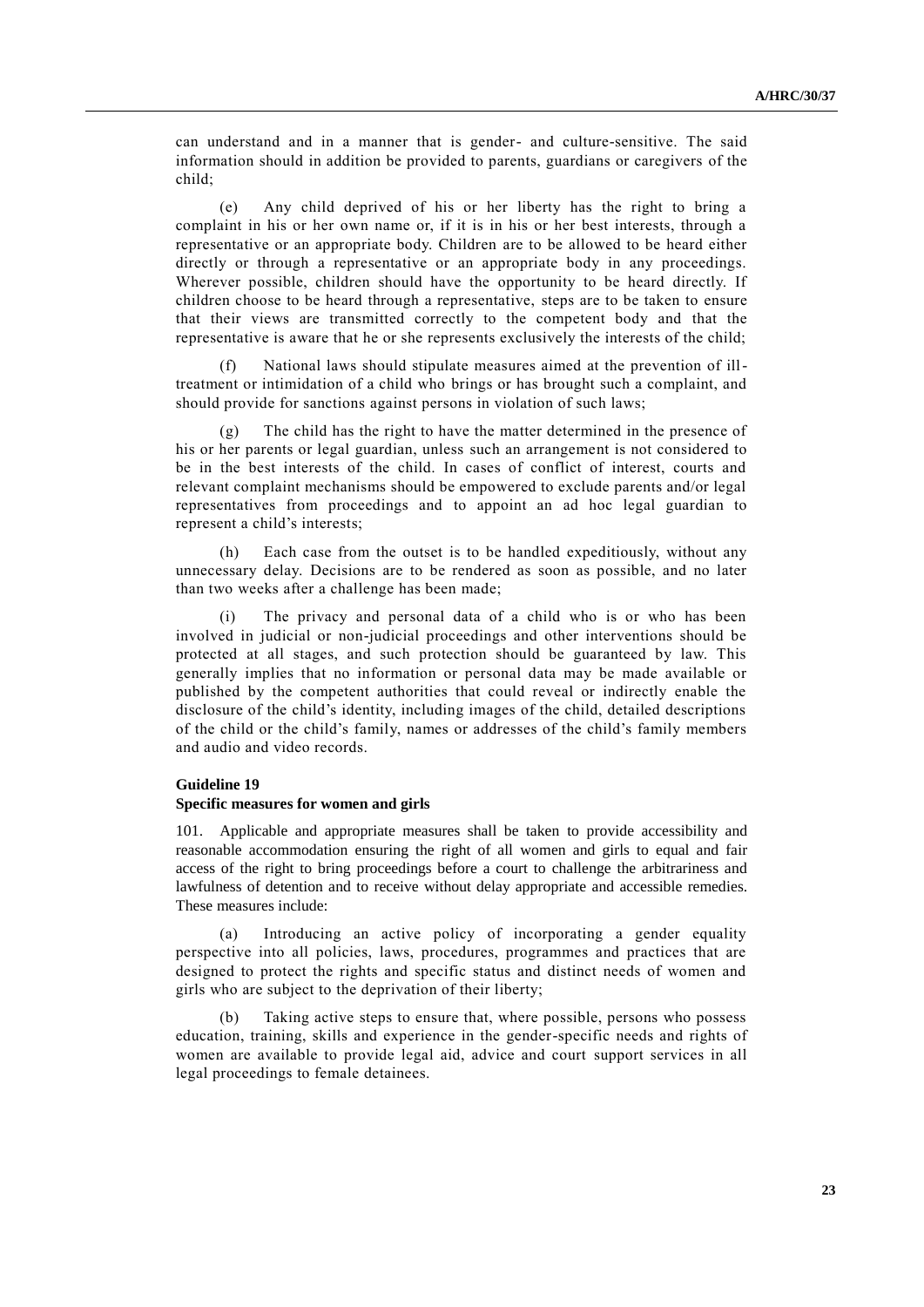102. The practice of keeping girls and women in detention for the purpose of protecting them from risks of serious violence (protective custody) should be eliminated. Alternative measures are to ensure the protection of women and girls without jeopardizing their liberty.

#### **Guideline 20**

#### **Specific measures for persons with disabilities**

103. The involuntary committal or internment of persons on the grounds of the existence of an impairment or perceived impairment, particularly on the basis of psychosocial or intellectual disability or perceived psychosocial or intellectual disability, is prohibited. States shall take all necessary legislative, administrative and judicial measures to prevent and remedy involuntary committals or internments based on disability.

104. Where a person with a disability is deprived of his or her liberty through any process, that person is, on an equal basis with others, entitled to guarantees in accordance with international human rights law, necessarily including the right to liberty and security of person, reasonable accommodation and humane treatment in accordance with the objectives and principles of the highest standards of international law pertaining to the rights of persons with disabilities.

105. A mechanism complete with due process of law guarantees shall be established to review cases of placement in any situation of deprivation of liberty without specific, free and informed consent. Such reviews are to include the possibility of appeal.

106. Measures shall be taken to ensure accessibility and the provision of reasonable accommodation to persons with disabilities in their place of deprivation of liberty, including the following guarantees:

(a) Persons with a physical, mental, psychosocial, intellectual or sensory disability deprived of their liberty are to be treated with humanity and respect, and in a manner that takes into account their needs by the provision of reasonable accommodation in order to facilitate their effective procedural performance;

(b) All health and support services, including all mental health-care services, are to be provided based on the free and informed consent of the person concerned. The denial of legal capacity of persons with disabilities and detention in institutions against their will, without their consent or with the consent of a substituted decision-maker constitutes arbitrary deprivation of liberty in violation of international law. Perceived or actual deficits in mental capacity, namely, the decision-making skills of a person that naturally vary from one to another, may not be used as justification for denying legal capacity, understood as the ability to hold rights and duties (legal standing) and to exercise those rights and duties (legal agency);

(c) Persons with disabilities are to have access to, on an equal basis with other persons subject to detention, the physical environment, information and communications, and other facilities provided by the detaining authority. Accordingly, all relevant measures are to be taken, including the identification and removal of obstacles and barriers to access so that persons with disabilities who are deprived of their liberty may live independently and participate fully in all aspec ts of daily life in their place of deprivation of liberty;

(d) Accessibility should also take into account the gender and age of persons with disabilities, and equal access should be provided regardless of the type of impairment, legal status, social condition, gender and age of the detainee;

Persons with disabilities shall be provided with legal or other appropriate support, including interpretation and peer support mechanisms, so that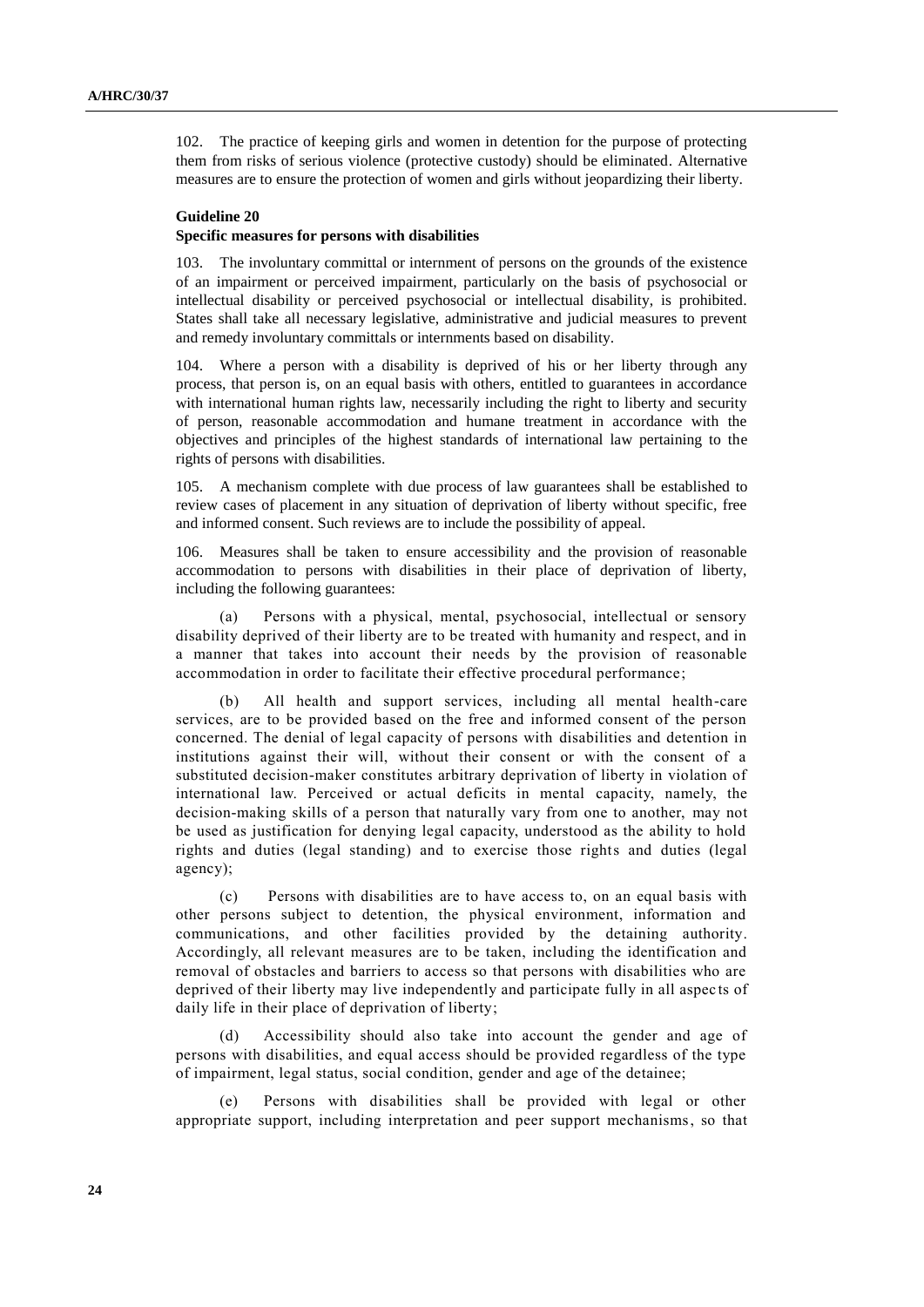individuals receiving services in mental health facilities or residential facilities of any kind may be informed about their rights and remedies under domestic and international law, including those contained in the present Basic Principles and Guidelines, and organizations may act on behalf of those detained against their will.

107. The following measures shall be taken to ensure procedural accommodation and the provision of accessibility and reasonable accommodation for the exercise of the substantive rights of access to justice and equal recognition before the law:

(a) Persons with disabilities shall be informed about, and provided access to, promptly and as required, appropriate support to exercise their legal capacity with respect to proceedings related to the detention and in the detention setting itself. Support in the exercise of legal capacity is to respect the rights, will and preferences of persons with disabilities and should never amount to substituted decision-making;

(b) Persons with psychosocial disabilities are to be given the opportunity to stand trial promptly, with support and accommodations as may be needed, rather than declaring such persons incompetent;

(c) Persons with disabilities are to have access, on an equal basis with other persons subject to detention, to buildings in which law enforcement agencies and the judiciary are located. Jurisdictional entities must ensure that their services include information and communication that is accessible to persons with disabilities. Appropriate measures shall be taken to provide signage in Braille and in easy to read and understand forms of live assistance and intermediaries, including guides, readers and professional sign language interpreters, to facilitate accessibility to communication in the facilities of jurisdictional entities;

(d) Individuals who are currently detained in a psychiatric hospital or similar institution and/or subjected to forced treatment, or who may be so detained or forcibly treated in the future, must be informed about ways in which they may effectively and promptly secure their release, including injunctive relief;

Injunctive relief should consist in an order requiring the facility to release the person immediately and/or to cease immediately any forced treatment and anysystemic measures, such as those requiring mental health facilities to unlock their doors and to inform persons of their right to leave, and establishing a public authority to provide for access to housing, means of subsistence and other forms of economic and social support in order to facilitate de-institutionalization and the right to live independently and be included in the community. Such assistance programmes should not be centred on the provision of mental health services or treatment, but free or affordable community-based services, including alternatives that are free from medical diagnosis and interventions. Access to medications and assistance in withdrawing from medications should be made available for those who so decide;

(f) Persons with disabilities are provided with compensation, as well as other forms of reparations, in the case of arbitrary or unlawful deprivation of liberty. The said compensation is also to take into account the damage caused by lack of accessibility, denial of reasonable accommodation or lack of health care and rehabilitation that have affected persons with a disability deprived of liberty.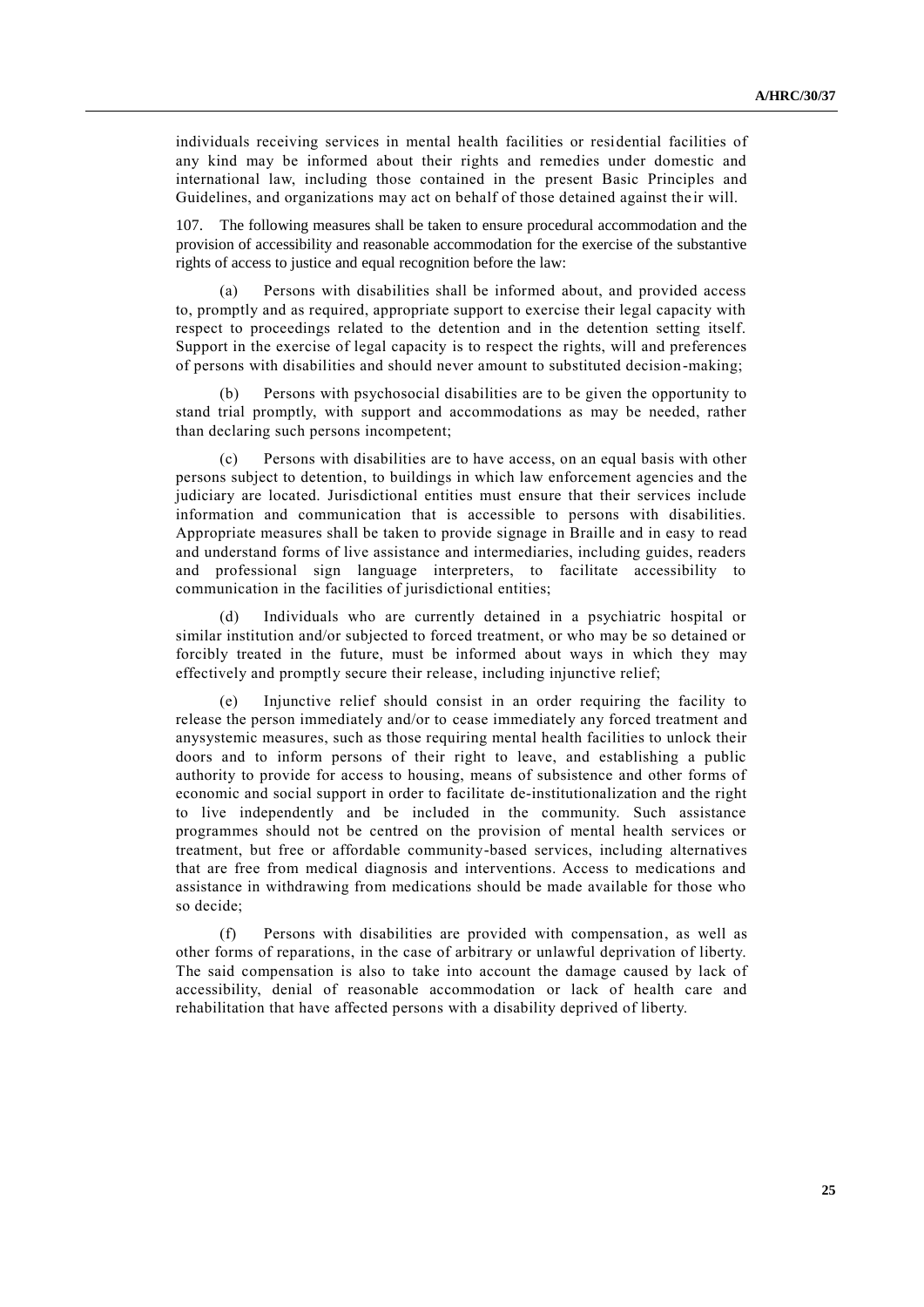#### **Guideline 21**

### **Specific measures for non-nationals, including migrants regardless of their migration status, asylum seekers, refugees and stateless persons**

108. Any restrictions on the liberty of non-nationals, including migrants regardless of their migration status, asylum seekers, refugees and stateless persons, is to be a measure of last resort, necessary and proportionate, and imposed only where less restrictive alternatives have been considered and been found to be inadequate to meet legitimate purposes.

109. All individuals who find themselves in the territory or subject to the State's jurisdiction shall be guaranteed effective and free access to the courts of law. This includes the right:

(a) To be informed orally and in writing of the reasons for detention, and on the rights of persons in detention, including the right to challenge the arbitrariness and lawfulness of detention, in a language, means, mode or format that the person detained understands. This may require the provision of information through qualified interpreters and translators at no cost to the detainee and the publicizing of information, including through posters and television monitors in places of detention;

(b) To bring proceedings, either personally or through a representative, before a court to challenge the necessity, proportionality, arbitrariness and lawfulness of detention and to receive without delay appropriate and accessible remedies;

(c) To contact, and be contacted by, any interested parties that might be able to address their needs and to provide them with relevant information or legal assistance, including providing facilities to meet with such persons. This is particularly important where migrant detention facilities are located in remote locations far from population centres. In such situations, mobile courts and video conferencing may be used to gain accessibility to a court of law but do not preclude the right of a detained person to appear in person before a judge.

110. The monitoring of all places of immigration detention and public reporting by relevant United Nations agencies, regional and international human rights mechanisms, national human rights institutions, non-governmental organizations and consular officials (conditional upon request by persons in immigration detention) shall be permitted to ensure that the exercise of the right to bring proceedings before court to challenge the lawfulness and arbitrariness of detention and to receive appropriate remedies is accessible and effective.

111. Decisions regarding the detention of non-nationals are to take into account also the effect of the detention on the physical and mental health of the said persons. When physical and mental security cannot be guaranteed in detention, authorities should provide alternatives to detention.

112. All decisions and actions taken in relation to non-nationals below the age of 18, whether accompanied or unaccompanied, shall be guided by the right of the child to have his or her best interests taken as a primary consideration, and shall accord with the specific protections afforded to children in the present Basic Principles and Guidelines.

113. National legislative frameworks and migration policies shall reflect that the detention of children because of their or their parent's migration status always constitutes a violation of the rights of the child, and contravenes the right of the child to have his or her best interests taken as a primary consideration.

114. Unaccompanied children who are non-nationals shall be informed about their legal status to ensure that they fully understand their situation. Public defence services and/or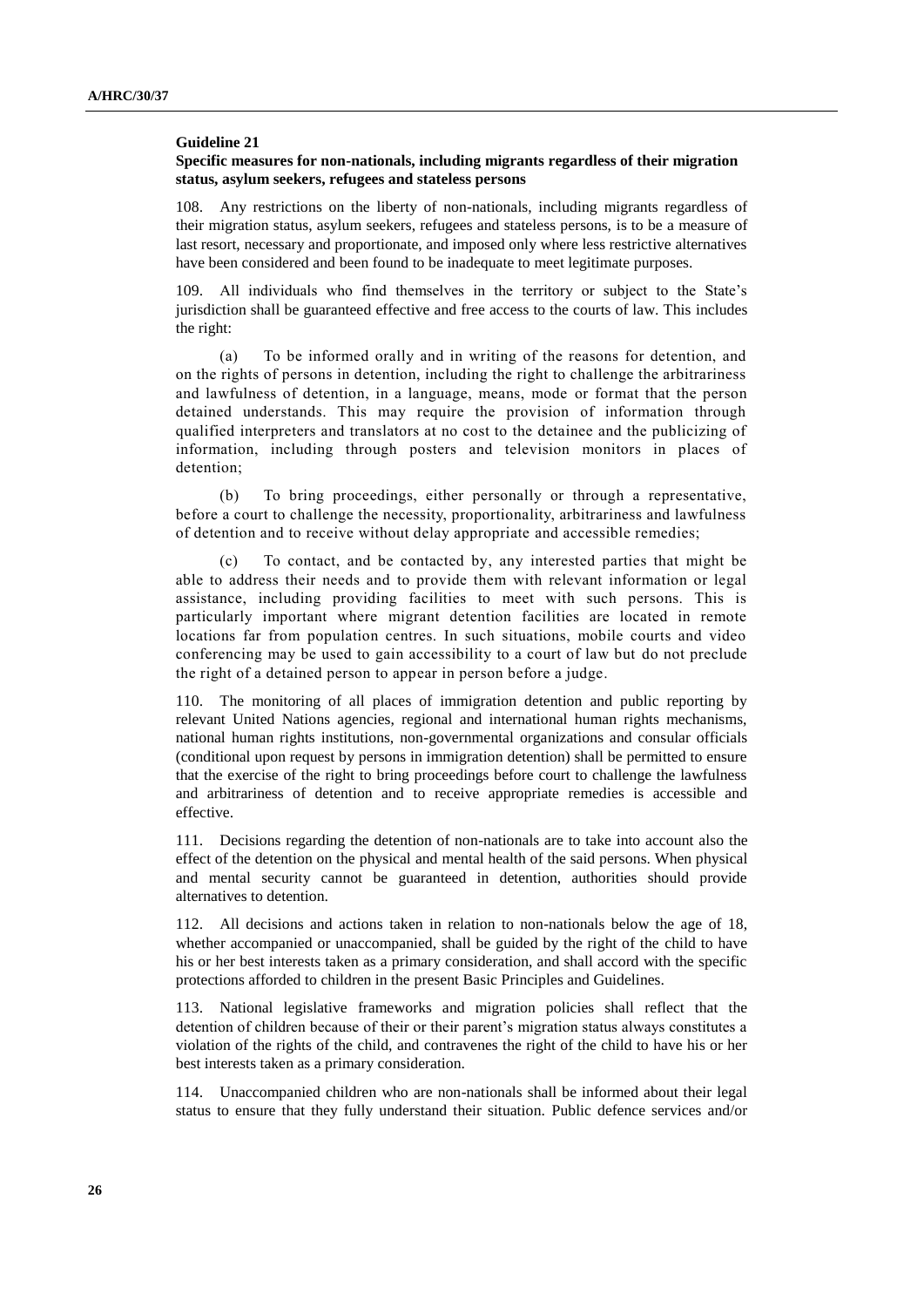guardians made available to children are to be adequately trained to work with children, particularly taking into account the extreme vulnerability and need for care, and are to speak a language they understand. Children who are non-nationals should not be placed in detention centres or shelters for migrants, but in non-custodial community-based alternatives to detention, where they may receive all services necessary for their protection, such as adequate nutrition, access to quality education and leisure, care, physical and psychological medical care and security. Special attention should be given to family reunification.

115. In the case of migrants in an irregular situation, the scope of the judicial review should not be confined to a formal assessment of the migrant's current migration status, but also include the possibility of release if detention is determined to be unnecessary, disproportionate, unlawful or arbitrary.

116. In the case of asylum seekers, the scope of judicial review should recognize that there is a right to seek asylum under international law and that, given that it is neither an unlawful nor a criminal act, it cannot be invoked as grounds for their detention. Asylum seekers and refugees are to be protected from penalization for their illegal entry or stay in accordance with international refugee law, including through the use of detention.

### **Guideline 22 Implementation measures**

117. Legislative, administrative, judicial and other measures, including through the development of common law principles, shall be adopted to give effect to the present Basic Principles and Guidelines to ensure that the rights and obligations contained in them are always guaranteed in law and practice, including in the event of a public emergency threatening the life of the nation and the existence of which has been officially proclaimed.

118. The above-mentioned measures shall include a review of existing legislative, administrative and other provisions to assess compatibility with the present Basic Principles and Guidelines. The country visits of the Working Group on Arbitrary Detention present an opportunity to engage in direct dialogue with the Government of the State in question and with representatives of civil society with the aim ofassisting in the implementation of the principles and guidelines.

119. For the proper implementation of these guarantees, States are encouraged to promote appropriate training for those working in the field of the administration of justice, including police and prison staff. This measure also includes providing training to judges, tribunal and legal officers on how to apply customary international law and rules from the International Convention on Civil and Political Rights, as well as relevant international standards. The Working Group on Arbitrary Detention stands ready to assist in fulfilling this duty of States.

120. Legislation shall be enacted to consider a crime any act or omission that impedes or restricts the right of anyone deprived of his or her liberty to bring proceedings before a court to challenge the arbitrariness and lawfulness of detention and to receive without delay appropriate and accessible remedies.

121. Violations of the rights enshrined in the present Basic Principles and Guidelines shall be investigated, prosecuted and punished.

122. The present Basic Principles and Guidelines shall be widely disseminated, including to justice sector actors, the community and to national human rights institutions, national preventative mechanisms, statutory oversight authorities and other institutions or organizations with a mandate to provide accountability, oversight or inspections to places of deprivation of liberty. Accessible formats for the mentioned dissemination must also be